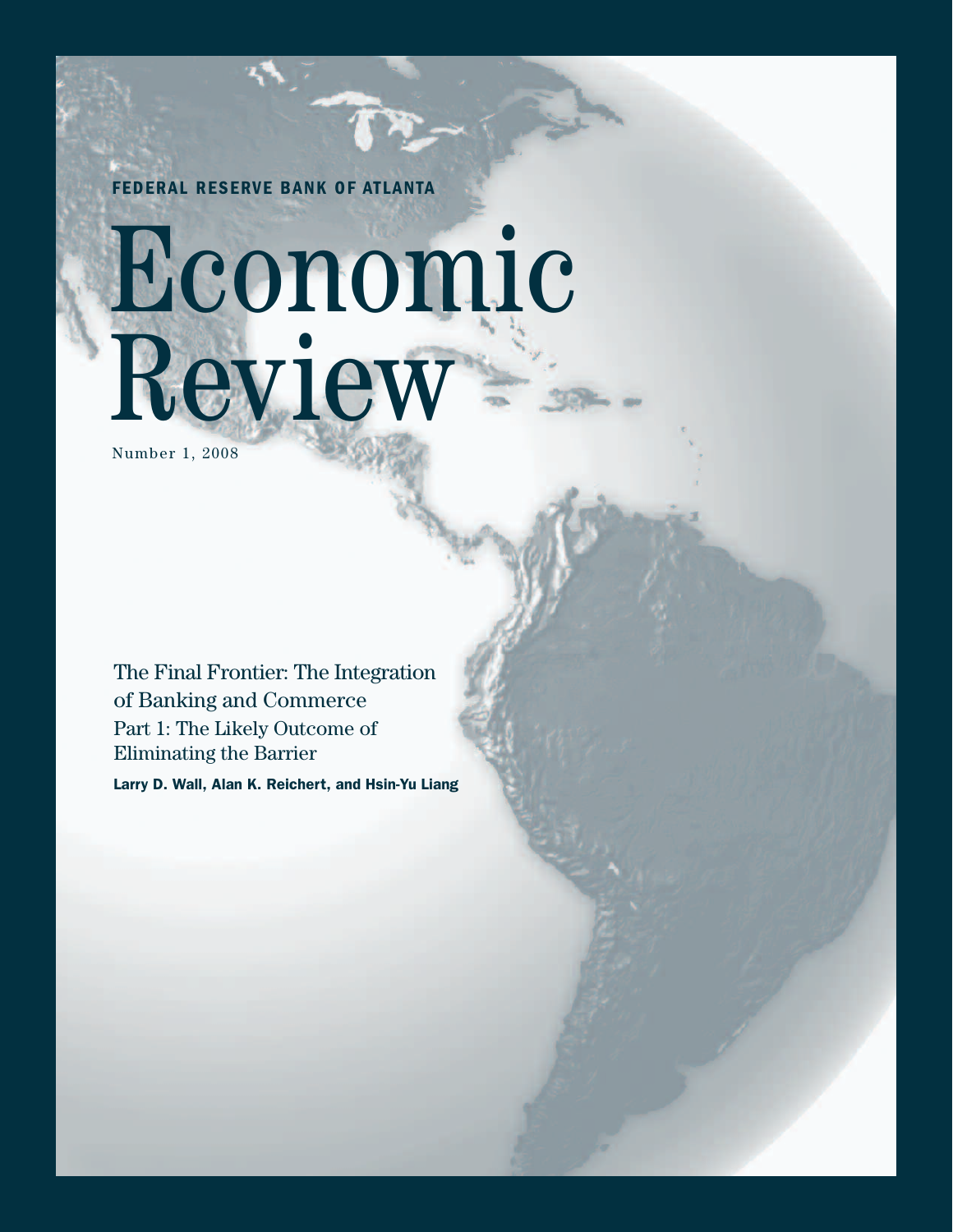#### **PRESIDENT AND CHIEF EXECUTIVE OFFICER**

DENNIS L. LOCKHART

**SENIOR VICE PRESIDENT AND DIRECTOR OF RESEARCH** DAVID E. ALTIG

#### **RESEARCH DEPARTMENT**

THOMAS J. CUNNINGHAM, Vice President and Associate Director of Research GERALD P. DWYER JR., Vice President JOHN C. ROBERTSON, Vice President

#### **PUBLIC AFFAIRS DEPARTMENT**

BOBBIE H. MCCRACKIN, Vice President LYNN H. FOLEY, Editor TOM HEINTJES, Managing Editor JILL DIBLE AND PETER HAMILTON, Designers VANESSA FLOCCARI, Marketing and Circulation CHARLOTTE WESSELS, Administrative Assistance

The *Economic Review* of the Federal Reserve Bank of Atlanta presents analysis of economic and financial topics relevant to Federal Reserve policy. In a format accessible to the nonspecialist, the publication reflects the work of the bank's Research Department. It is edited, designed, and produced through the Public Affairs Department.

Views expressed in the *Economic Review* are not necessarily those of the Federal Reserve Bank of Atlanta or the Federal Reserve System.

Material may be reprinted or abstracted if the *Economic Review* and author are credited.

To sign up for e-mail notifications when articles are published online, please visit www.frbatlanta. org and click the "Subscribe" link on the home page. For further information, contact the Public Affairs Department, Federal Reserve Bank of Atlanta, 1000 Peachtree Street, N.E., Atlanta, Georgia 30309-4470 (404.498.8020). ISSN 0732-1813

## **FEDERAL RESERVE BANK OF ATLANTA** Economic Review

Volume 93, Number 1, 2008

#### The Final Frontier: The Integration of Banking and Commerce Part 1: The Likely Outcome of Eliminating the Barrier

#### **Larry D. Wall, Alan K. Reichert, and Hsin-Yu Liang\***

The policy debate on whether to strengthen or to remove the legal barriers between banking and commerce has paid little attention to what the practical effects of removing the barriers would be. To help answer this question, this article, the first part of a two-part study, provides an overview of the potential gains of integrating banking and commerce.

Economic theory, the authors note, suggests that joint corporate ownership of banks and commercial firms has several potential benefits, including economies of scale and scope, increased internal capital markets, and diversification. Commercial firms could also enjoy a significant reduction in funding costs if affiliation with a bank extended the federal safety net for banks to cover the commercial firms' liabilities. But some benefits are already available without common ownership. Moreover, common ownership may also result in some disadvantages, such as significant diseconomies of scale and scope.

Actual experience provides better insight than theory can about the relative magnitudes of the benefits and costs of cross-industry combinations. U.S. experience with limited openings between banking and nonbank activities suggests that the most common combinations were banks with nonbank financial firms, relationships that were authorized by a 1999 reform act. Foreign experience and U.S. conglomerates of nonbank firms in different industries fail to provide compelling evidence for large-scale combinations of banking and commercial firms.

JEL classification: G21, G34, G28 Keywords: banking and commerce

\*Wall is a financial economist and policy adviser in the Atlanta Fed's research department. Reichert is a professor of finance at Cleveland State University. Liang is an assistant professor in the Department of International Trade at Feng Chia University.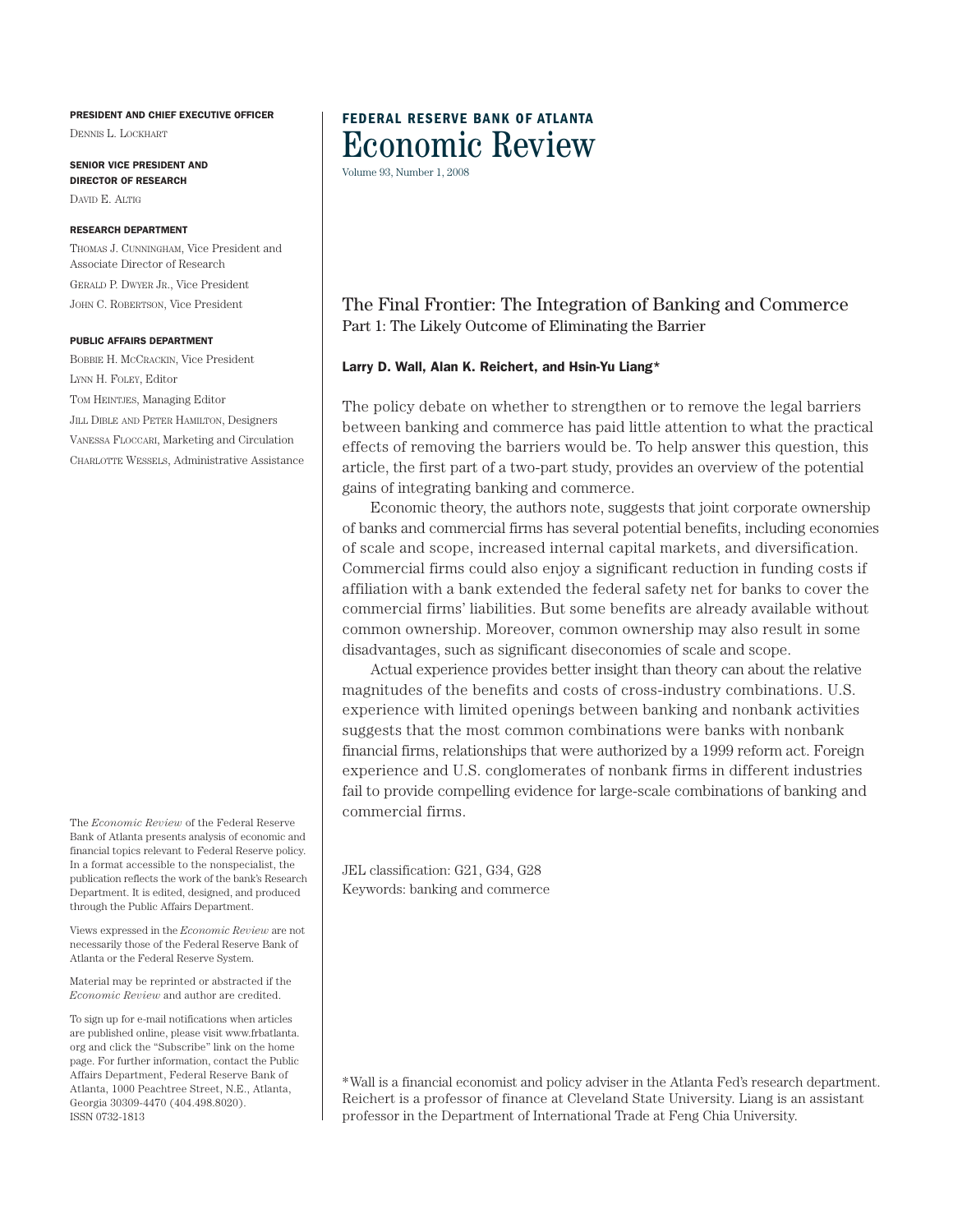# The Final Frontier: The Integration of Banking and Commerce

### Part 1: The Likely Outcome of Eliminating the Barrier

#### **Larry D. Wall, Alan K. Reichert, and Hsin-Yu Liang**

*Wall is a financial economist and policy adviser in the Atlanta Fed's research department, Reichert is a* professor of finance at Cleveland State University, and Liang is an assistant professor in the Department of *International Trade at Feng Chia University. The authors thank Larry White, Julapa Jagtiani, and participants in workshops at the Federal Reserve Bank of Cleveland, the Federal Reserve Bank of Chicago 2007 Bank Structure Conference, and the 2007 Financial Management European Conference in Barcelona for* helpful remarks on an earlier version of the article. They also thank Jerry Dwyer, Scott Frame, and Paula *Tkac for helpful comments.*

The application by Wal-Mart in 2005 to acquire a type of bank called an industrial loan company (ILC) sparked a renewed interest in the issue of mixing banking and commerce. 1 Much of the public policy debate on this issue evaluates the merits of strengthening versus removing the "barrier" between banking and commerce. However, one aspect of this question that has not received much attention is, What difference would removing the barrier have in practice?<sup>2</sup> Indeed, the stakes in the policy debate depend, to a substantial degree, on whether removing the barrier is likely to result in (a) a large fraction of the banking industry becoming part of conglomerates with large commercial operations, (b) relatively small-scale combinations that typically are either a large bank with some minor commercial operations or a large commercial operation with a relatively small bank, or (c) some combination in between.

A definitive answerto the extent of affiliation can be obtained only by removing the barriers. However, we can use economic theory, past experience with deregulation, and observed cross-industry combinations to better understand what is likely to happen. This article is the first of a two-part study of the potential gains to banks and corporations from removing the legal barriers separating banking and commerce. This article, part 1, provides an overview of the potential for banks and corporations to obtain gains. Part 2 (Reichert, Wall, and Liang, forthcoming) will provide an analysis of the potential portfolio diversification gains from allowing banking and commerce to mix.

This article begins by surveying economic theory to provide some insight into where to look for potential benefits and costs of cross-industry combinations. All cross-industry combinations are likely to produce some gains from diversification and perhaps from the creation of internal capital markets. To the extent that the combined firms are significantly larger than stand-alone firms, the combined firms may experience decreases in some types of costs (economies of scale) and increases in other types of costs (diseconomies of scale). Combining firms with different product lines is also likely to result in some reduction in costs (economies of scope) and increases in some other costs (diseconomies of scope). Banks also have two unique features that may imply larger benefits to shareholders from combining banking and commerce. First, banks occupy a special place in the allocation of credit that they could use to give their commercial affiliates a competitive advantage. Second, banks also benefit from access to the federal safety net, which includes deposit insurance and access to loans from the Federal Reserve. Commercial firms may gain a significant reduction in funding costs if affiliation with a bank resulted in the safety net being extended to cover the commercial firms' liabilities. 3

Although economic theory can tell us where to look for the benefits and costs of cross-industry combinations, actual experience provides better insight into the relative magnitudes of these costs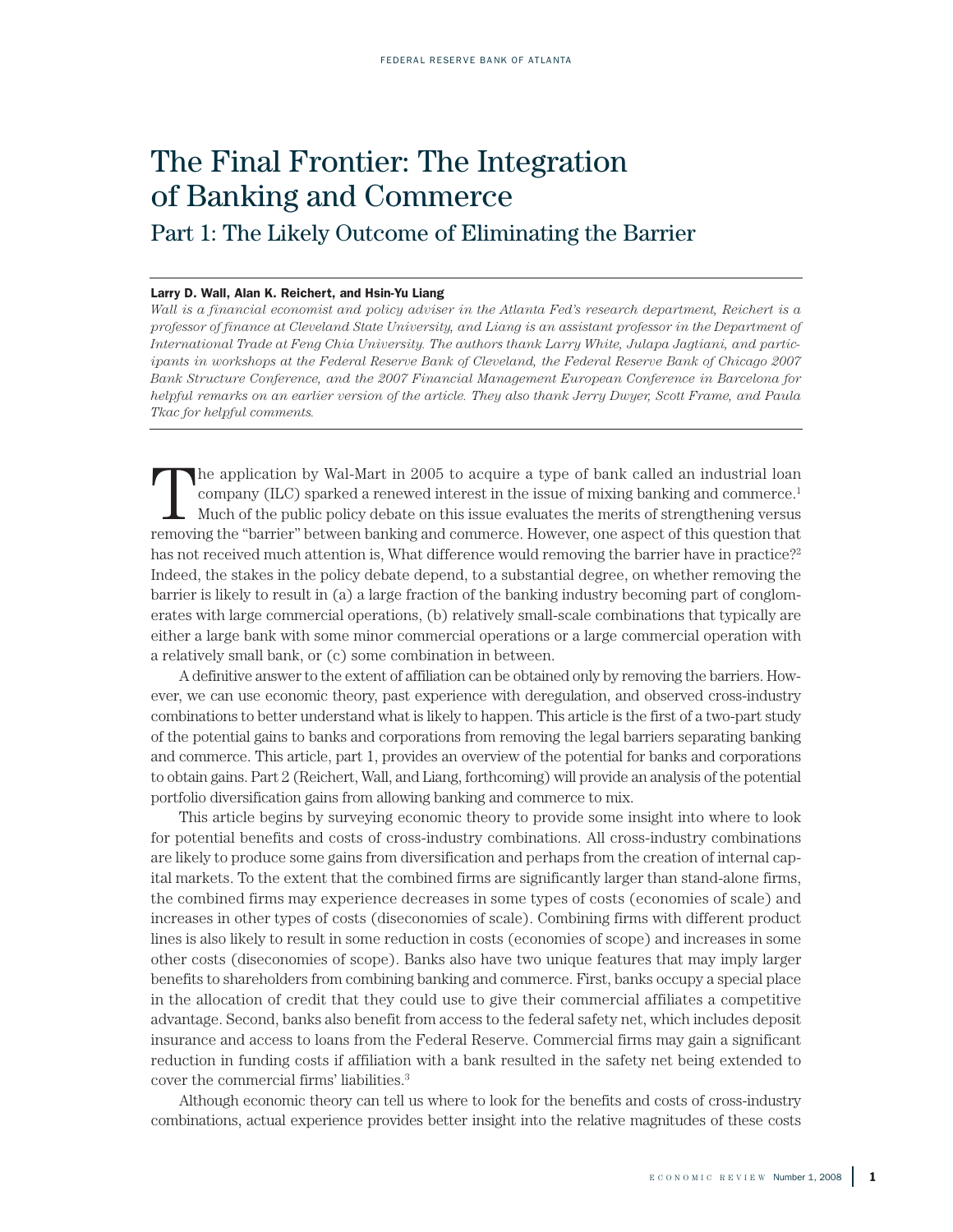and benefits. The two types of experience most directly related are analysis of the combinations formed when permitted by openings in the barriers between banking and commerce and the diversification gains. Our experience with the openings in the barrier is limited by the tendency of Congress and the regulators to close openings wheneverthe breach was deemed too large. However, this article's review of past experience with limited openings in the barrier between banking and otherwise impermissible nonbank activities shows banks affiliating with a number of nonbanking activities. Most of these nonbank activities, however, were with nonbank financial activities and not commercial activities. The

*Although economic theory can tell us where to look for the benefits and costs of cross-industry combinations, actual experience provides better insight into the relative magnitudes of these costs and benefits.*

debate over the affiliation of banking and financial firms was resolved by the passage of the Gramm-Leach-Bliley (GLB) Act of 1999, which lifted almost all barriers to combining bank and nonfinancial activities. Estimates of the potential gains from diversification are discussed in part 2 of this study.

Two other types of partially related historical experience discussed in this study also provide some insight. One type is the relationship between banking and commerce in other developed countries with more permissive laws. Here the data

are limited, but they suggest that on average bank ownership of commercial firms is limited. In some countries that are thought to have close ties, such as Germany and Japan, the banks' control over commercial firms arises through their indirect influence over the voting behavior of the firms' stockholders. A second type of related experience comes from the extent to which commercial firms are organized as conglomerates operating in multiple different industries versus the extent to which they tend to be focused. The evidence here suggests that the largest commercial firms have become more focused over time, implying that the costs related to the net diseconomies of scope generally exceed the benefits from diversification and any economies of scale.

#### **Economic theory: Potential benefits available to all conglomerates**

All types of cross-industry combinations have the potential to produce two types of financial benefits: (1) portfolio diversification benefits, which provide the potential for higher expected returns for the same level of risk than either firm operating separately, and (2) the creation of internal capital markets in which the firms' managers may be able to allocate resources across jointly owned business operations more efficiently than if the firms were separately owned.

**Portfolio diversification.** Portfolio diversification arises when the individual firms' earnings are not perfectly correlated, creating the potential for losses at one firm to be offset by the other firm's profits. The results of this diversification are such that optimal combinations of two or more firms can obtain the weighted-average expected returns of the firms with less than the weighted-average risk. This reduction in risk does not depend on either firm changing their operations in any way.

However, the existence of portfolio diversification gains is not necessarily a reason for common ownership. Investors could obtain many of the benefits of diversification by creating their own portfolio of stock in the two separate firms. Thus, diversification provides benefits to the owners of

<sup>1.</sup> Indeed, the application sparked so much controversy that the Federal Deposit Insurance Corporation (2007) renewed its moratorium on approving certain types of ILC applications. Hudson and Wells (2007) report that Wal-Mart subsequently withdrew its application. But the issue reappeared recently with Cerberus's efforts to obtain permission to retain permanent control of an ILC (Adler 2008).

<sup>2.</sup> A related issue is banks' ability to engage in merchant banking, which Craig (2001) defines as "negotiated private equity investment by financial institutions in the unregistered securities of either privately or publicly held companies." Merchant banking includes both private equity financing and venture capital operations. Whereas banks' merchant banking relationships are temporary and the bank does not routinely manage the company, in the relationships discussed in this article, ongoing control is ordinarily exercised. See Robinson (2002) for a discussion of both the rules before the Gramm-Leach-Bliley (GLB) Act in 1999 and the more liberal rules adopted after GLB.

<sup>3.</sup> Although exploitation of these two unique features would benefit the firms' shareholders, the gains would largely come at the expense of other parties. But the extent to which conglomerates with banking and commercial operations would be formed depends on the gains obtained by the conglomerates' owners and not on the total societal gains from the merger.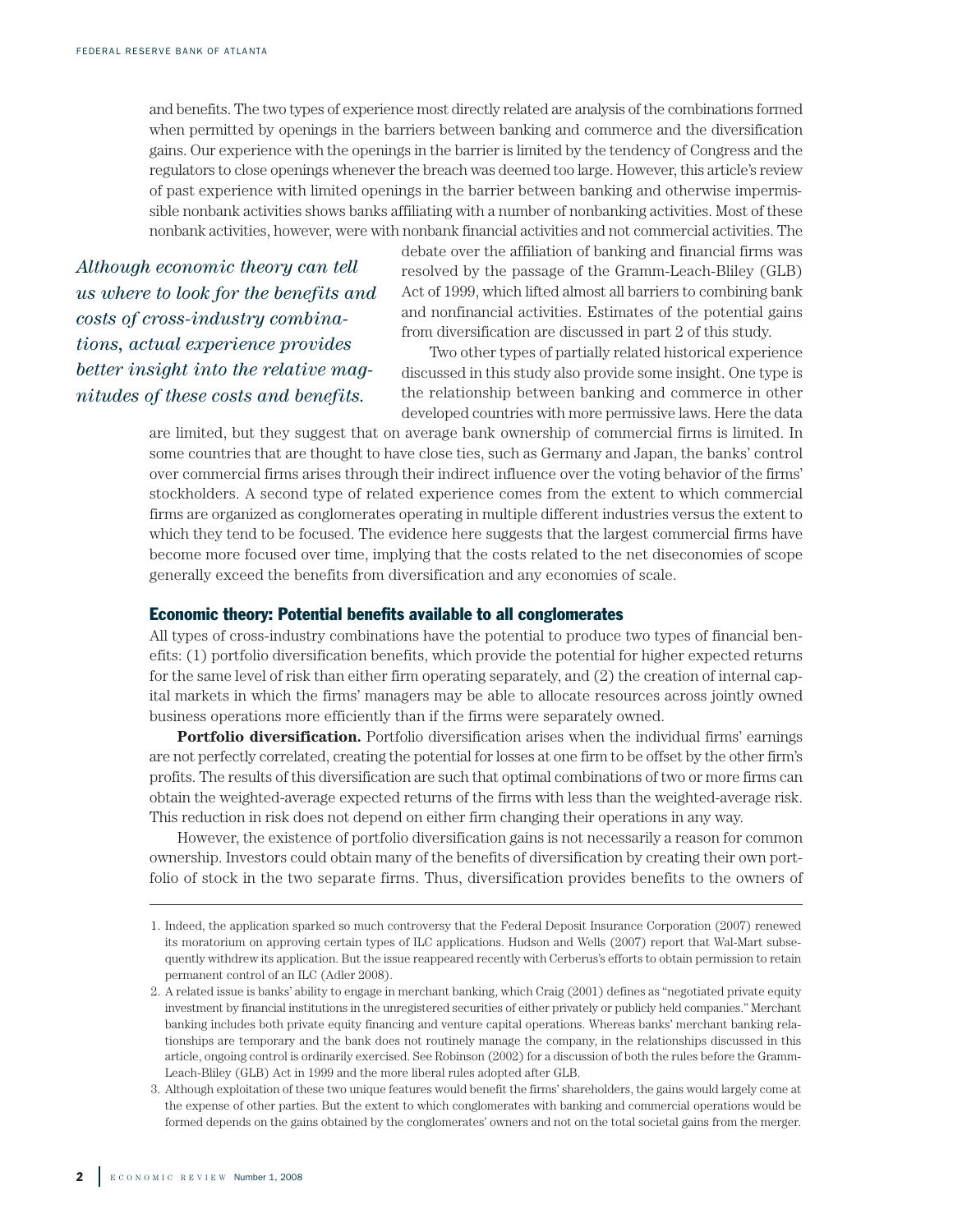banking and commercial conglomerates only if the combination somehow results in returns that could not be obtained by buying shares in separately managed banks and nonfinancial firms. One way that such gains might arise would be if the bank or nonfinancial firm or both were not publicly traded so that investors could not form a portfolio including the two firms. Another possibility would be that the combined firms could exploit the risk reduction from having a more diversified portfolio by either holding riskier assets than either firm could on a stand-alone basis (provided these assets offered a higher rate of return for their added risk), or the firms could substitute debt for equity to exploit the tax benefits of debt financing (for example, Lewellen 1971). Thus, portfolio diversification is likely to provide some net benefits to combining a bank with a commercial firm.

**Internal capital markets.** The general issue of one subsidiary providing financial support to another subsidiary of a conglomerate has received considerable attention in the finance literature. One strand of the literature discusses the potential for internal capital markets (transfers between firms with common ownership) to allocate resources more efficiently than the external markets (where firms obtain capital in arms-length transactions). <sup>4</sup> The reason why internal capital markets may be more efficient—at least in some circumstances—is that the common ownership bond provides mechanisms (for example, internal accounting and auditing systems) for reducing the information asymmetry between those allocating the funds and those receiving them that are not possible in the external capital market.

However, even though internal capital markets may reduce information asymmetry in many cases, divisional managers nevertheless have an incentive to be less than fully revealing when seeking additional capital. Moreover, internal capital markets may create agency costs in which the interests of the firms' managers, especially the senior corporate managers, are not fully aligned with the shareholders' interests. The net result may be that external capital markets are more objective and therefore more efficient in allocating capital. <sup>5</sup> Whether the gains from an internal capital market are greater than the costs likely depends on the ability of a firm's management and governance structures to exploit the benefits while minimizing the costs.

#### **Operating benefits of mixing banking and commerce**

The principal reason why firms produce multiple products under a common corporate structure is that doing so allows them to achieve economies of scale or economies of scope or both. Economies of scale arise to the extent that the unit cost of producing a good or service decreases as the amount of goods and services increases. Economies of scope arise to the extent that the cost of producing a good or service (including the cost to consumers of acquiring the good or service) decreases when it is produced in conjunction with some other good or service. Any economies of scale and scope may be offset by diseconomies of scale and scope since there is a tendency for some unit production costs to increase with the size and complexity of the firm. Moreover, merely finding that economies of scope and scale are larger than the related diseconomies is not a sufficient reason for the firms to have joint ownership. It must be the case that the net gains from having a common parent are greater than those that could be obtained via other contracting mechanisms, such as joint ventures.

**Economies of scale.** The argument that economies of scale in production are likely to arise from combining bank and nonfinancial firms is generally weak. The direct production of services by a bank is likely to use different technologies than those used by most types of nonfinancial firms, limiting the gains from economies of scale in direct production. Some gains may exist in the backoffice areas, such as sharing common data centers and other types of information technology. However, such gains are unlikely to be substantial given banks and commercial firms' existing ability to outsource most back-office functions.

<sup>4.</sup> A full survey of the internal capital markets literature is also beyond the scope of this paper. See Chen (2006) for a recent analysis of stock market responses to capital investments by focused and diversified firms.

<sup>5.</sup> A full survey of the diversification discount is beyond the scope of this paper. Two recent papers raising questions about the discount are Villalonga (2004) and Gomes and Livdan (2004).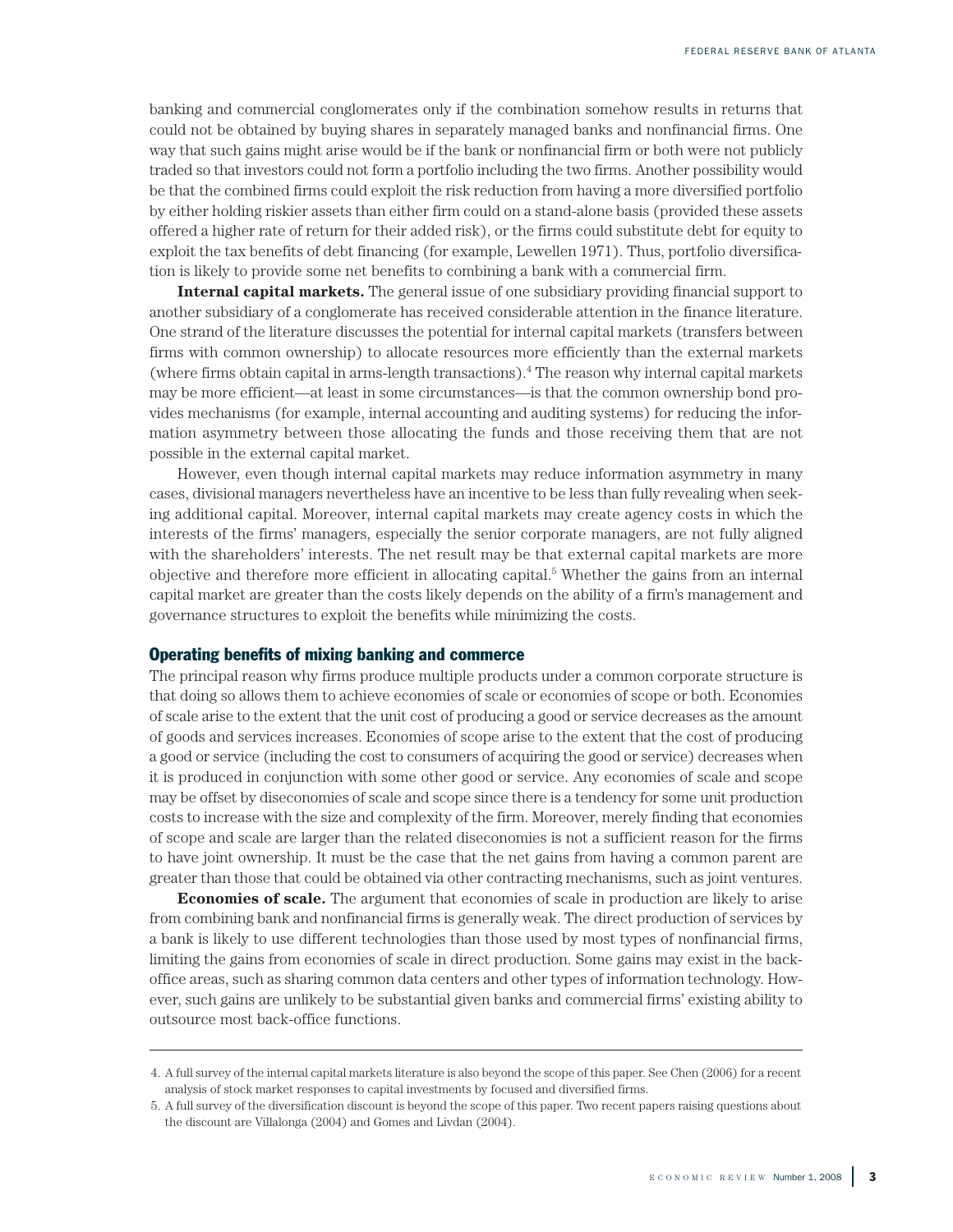The one area where economies of scale are most likely to exist is in risk management. Nelson, Moffitt, and Affleck-Graves (2005) find that larger firms are more likely to use some combination of interest rate, currency, and commodity derivatives in risk management. The most likely reason for this is that risk management often uses derivatives that can be complex and expensive. The larger scale associated with combining a bank and a nonfinancial firm may allow the combined organization to exploit economies of scale in transactions costs and to cover the costs of hiring more sophisticated managers.

Whatever economies of scale may arise from combining banks and nonfinancial firms must be weighed against the diseconomies associated with running a larger organization. Larger firms typically have longer chains of command with more costs devoted to control, greater opportunities for subordinates to distort information flows to their advantage, and potentially less ability to respond flexibly to evolving markets.<sup>6</sup> The net gains solely due to increased size arising from a bank from entering commerce (or a commercial firm entering banking) are unlikely to be a significant factor motivating many combinations.

**Economies of scope.** Combining banks with various types of nonfinancial firms could potentially result in various types of economies of scope. The most commonly cited examples are ones in which the combined firms are able to offer customers one-stop shopping for bundles of products. The extent to which customers value one-stop shopping is sometimes questioned, with one prominent failure being that of the retailer Sears's attempts to cross-sell a variety of financial services including those of its insured thrift during the 1980s. <sup>7</sup> Despite this failure, the potential for successful efforts is indicated by the success of American Express in providing travel-related and financial services and the success of captive finance companies such as General Motors Acceptance Corporation and General Electric Capital Corporation.

Another reason why commercial firms may value a bank charter is to obtain direct access to the payment system. Bergman (2005) notes that the goal given in Wal-Mart's application to acquire an ILC is that of reducing processing costs by owning a captive payments processor.

Affiliation with commercial operations may also enhance the efficiency of some types of bank operations. For example, banks might also be able to more fully utilize their expertise acquired in specific types of commercial lending if they could use that expertise in their own commercial operations. Haubrich and Santos (2005) show that commercial operations may also enable banks to reduce their losses on defaulted loans if their commercial operations helped banks dispose of collateral obtained through loan defaults. Santos (1999) finds that banks may be able to provide borrowers with better incentives and reduce their own risk if they could own a combination of debt and equity from their corporate borrowers rather than being restricted largely to lending money.<sup>8</sup> However, different modeling assumptions, such as those used in Boyd, Chang, and Smith (1998), find that allowing banks to take equity produces worse outcomes. Further, Kroszner and Strahan (2001) point out that the U.S. bankruptcy code provides a disincentive for lenders that also own equity to exercise governance powers.

Although operating both banking and nonfinancial businesses may produce some economies of scope, it also generally produces some diseconomies of scope. Firms operating in different business lines must spread their scarce senior management talent across different activities, each of which may have separate value propositions for customers and performance metrics for the divisional managers. Whether economies or diseconomies of scope would dominate for any given combination likely depends on what industry or industries the commercial firm is operating in and the way the firms are managed.

**Joint ownership or mutually beneficial contracts.** Many of the gains from increased scale or the provision of different services can be obtained without an ownership link. For example, smaller banks have long obtained the benefits of economies of scale in data processing by buying services

<sup>6.</sup> For example, see McAfee and McMillan (1990) for a discussion of the combined impact of dispersed information and subordinates' incentives to exploit their information advantage.

<sup>7.</sup> Krainer (2000) notes speculation that large firms acquired thrifts during this period more as an attempt to capture tax losses than out of a desire to build their financial services operations.

<sup>8.</sup> For additional analysis see Berlin, John, and Saunders (1996); John, John, and Saunders (1994); and Park (2000).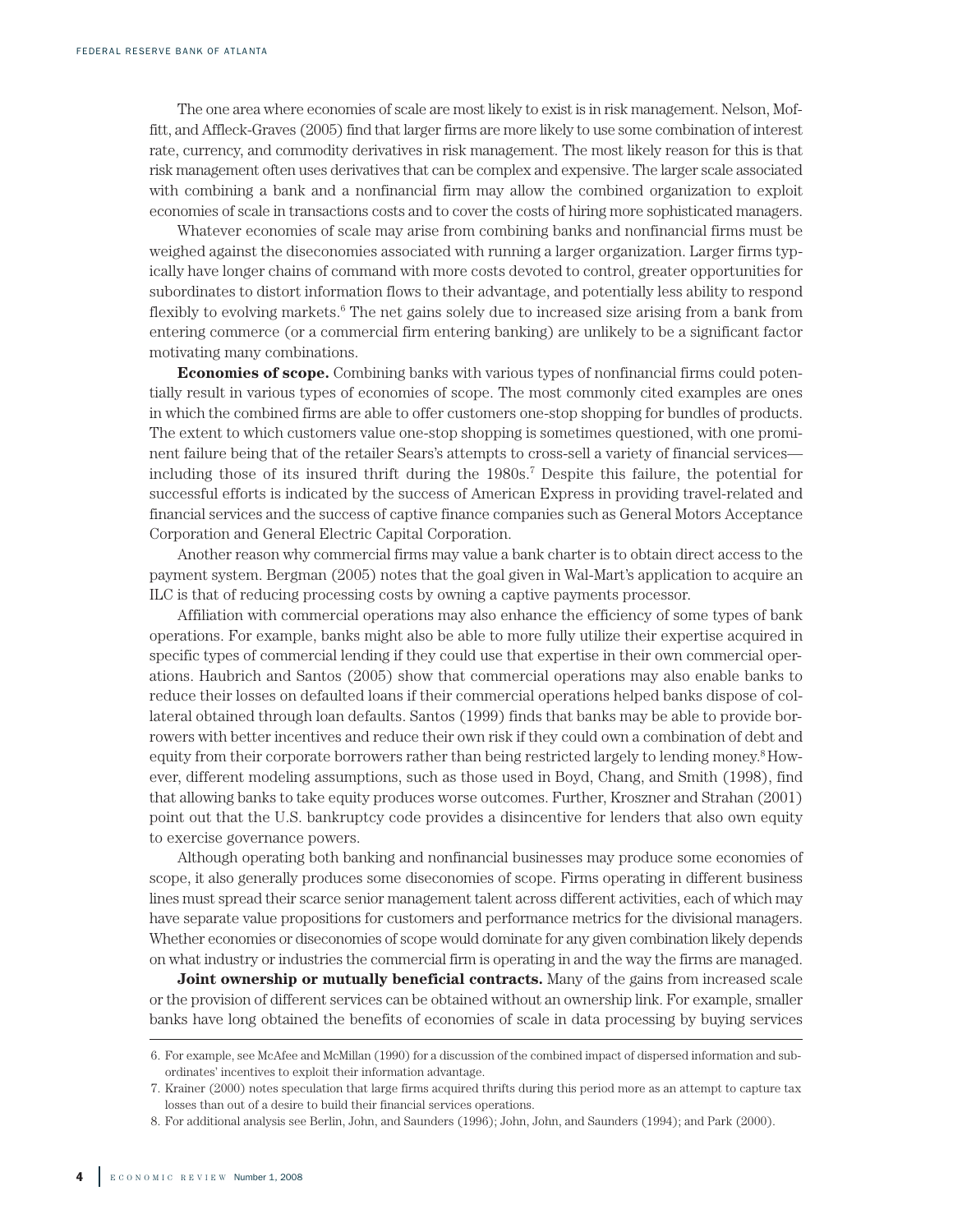from larger banks or independent data processing firms. Similarly, although there may be economies of scope in having a bank branch in grocery stores, that does not necessarily imply that the optimal way to obtain these gains is by having a common owner for the bank and the grocery store. Indeed, the net economies of scope (economies less any diseconomies of scope) may be greater if the enterprises work together with separate ownership rather than with common ownership. In the grocery store example, separate ownership would allow the bank managers to concentrate on providing financial services and the grocery store managers to focus on providing retail services and hence would avoid the situation where some managers are required to be involved in both types of businesses.

If certain economies of scale and scope can be obtained and diseconomies avoided when firms retain separate owners, then the existence of these economies is not a sufficient reason for banks and commercial firms to have a common owner. It must be the case that the net economies of scale and scope (benefits less any diseconomies) are greater when the firms have a common owner—that is, when the production processes (broadly defined) that the firms would implement if they were independent are less efficient in producing the combination of services than the processes they would implement if they had a common owner.

Thus, economies of scale and scope may provide a powerful incentive for certain combinations of banks and commercial firms. However, in many cases banks and commercial firms may be able to obtain most of the economies and avoid most of the diseconomies by contracting as independent firms rather than having common ownership.

#### **Economic theory: A bank subsidizing its commercial affiliate**

The potential gains to shareholders from combining banks with commercial firms include two that arise from the special position of banks. First, banks play an important role in the allocation of resources to firms, especially small and medium-sized firms. In their role of allocating capital, banks may be in a position to assist their affiliates at the expense of other firms. Second, banks have special access to a federal safety net designed to reduce their probability of failing and subsequent costs if they should fail. As a result, at least some of the time, banks have access to funding on better terms than are available to otherwise comparable nonfinancial firms. Potentially large gains exist to the extent that joint ownership of banks and commercial firms results in the federal safety net being extended to the funding of the commercial firm.

**Allocation of credit.** One method by which a bank could help its commercial affiliate is by lending on better terms to the affiliate's customers than to customers of the affiliate's competitors. Another way is by denying loans to the affiliate's creditworthy competitors.

A bank may appear to be exploiting its position in the loan market to the extent that it provides loans at below-market rates to customers of its commercial affiliates. However, such loans are just one of a number of ways that one affiliate can subsidize another affiliate. The end result from the consumer's perspective would be almost identical if instead of having the bank lend at a preferential rate, the transaction were structured as follows: (1) the bank pays higher dividends to its parent, (2) the parent passes the funds from the bank to its commercial subsidiary, and (3) the commercial subsidiary uses the funds to lower the price of its products or the interest rate charged for its customers' loans. Thus, many of the issues raised by a bank lending at a below-market rate to its affiliates or its affiliates' customers are similar to those raised by any other type of cross-affiliate subsidy—which is to say the same issues raised by internal capital markets.

A potentially more serious problem arises if the bank seeks to assist its commercial affiliate by charging an above-market rate or even denying credit to its affiliates' competitors or their customers. Unlike making low-interest loans to support affiliates, a bank has no legitimate means to handicap its affiliates' competitors. Moreover, if such credit restrictions were effective, they could give the commercial affiliate a significant advantage.

Whether a bank could help its commercial affiliates by restricting loans to competitors and competitors' customers depends on the extent of competition in the lending market. If the bank is merely one of a number of loan providers, then potential borrowers could likely defeat any attempt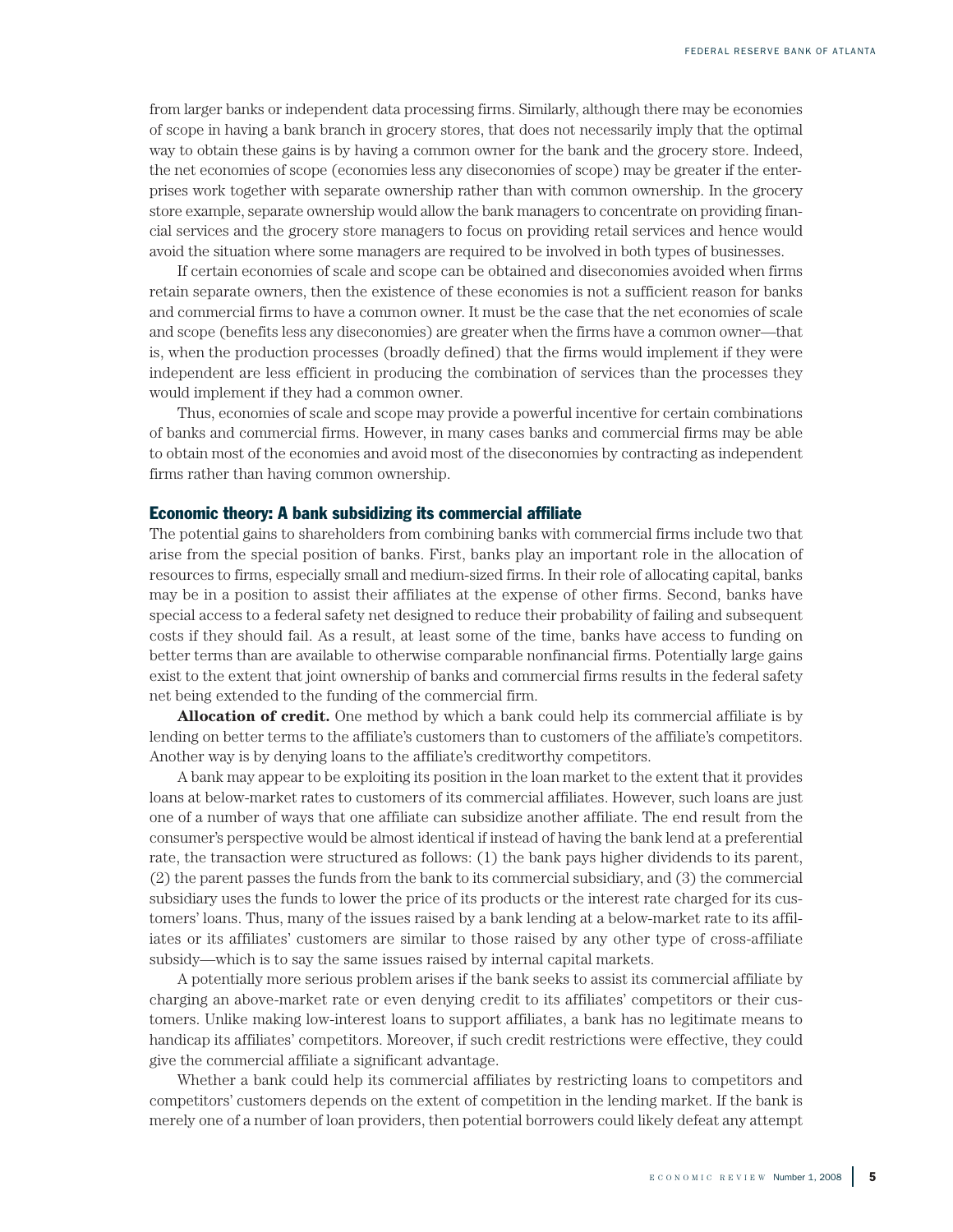to limit credit by simply going to another lender. <sup>9</sup> Alternatively, if the bank has sufficient market power so that credit restrictions would be effective, the bank could use this power to demand higher loan rates independent of whether it is associated with a commercial firm. Thus, having a bank restrict the supply of loans to benefit its commercial affiliates will not necessarily increase the com-

*One of the big differences between banks and commercial firms is that banks have access to the federal safety net, which includes deposit insurance and the Federal Reserve's discount window.*

bined profits over those that could be obtained by the bank and the commercial firm independently exploiting their market power (to the extent that they have any market power).

Banks' ability to offer preferential terms to their affiliates' customers and to restrict lending to competitors' customers is also constrained by antitying legal rules. General antitrust laws prohibit tie-in arrangements in some cases, and Blair (2004) notes that Congress has made it easier to prove that tie-in deals by banks are illegal. In the case of banks, the

plaintiff is not required to show that the bank had economic power or show the specific anticompetitive effects of the tying arrangement. 10

Thus, banks' ability to use their control over credit appears unlikely to provide substantial additional gains to firms that combine banking and commerce. A bank's ability to benefit its commercial affiliate at the expense of other firms depends on whether the bank has substantial market power. Yet, even if the bank had market power, it could obtain most of the gains (likely even larger gains) by simply lending to all commercial firms at a higher rate rather than lending to its affiliates and its affiliates' customers at a lower interest rate.

**Commercial affiliate gaining access to the safety net.** One of the big differences between banks and commercial firms is that banks have access to what is sometimes called the federal safety net, which includes deposit insurance and the Federal Reserve's discount window. Deposit insurance limits losses to depositors in the event of bank failure by providing a guarantee on at least the first \$100,000 of deposits through the Federal Deposit Insurance Corporation (FDIC).<sup>11</sup> The federal safety net also reduces the probability that a solvent bank will fail because of illiquidity by giving banks access to discount window loans from Federal Reserve Banks. Commercial affiliates of banks and their owners could benefit from the safety net to the extent that the creditors of the commercial firms believe that their nonbank debt is also protected. This gain to the shareholders of banking and commerce conglomerates from stretching the safety net to cover the commercial affiliates would come at the expense of banks that do not have commercial affiliates and from taxpayers.<sup>12</sup>

Most of the debate about extending the safety net has focused on public policy issues, especially the risk that a bank might provide so much (direct or indirect) financial assistance to a commercial affiliate that the bank becomes undercapitalized or even insolvent. However, viewing the issue simply as limiting banks' ability to assist their affiliates misses two important implications of such

<sup>9.</sup> A qualification to the ability to go to another lender arises if the potential borrower had a relationship with the bank restricting credit. In this case, the bank may have information about the borrower that is not available to other lenders and that might allow the bank to make loans on more favorable terms than other lenders. However, in most cases the borrower could avoid this problem by banking with banks that do not have commercial operations or by using several banks. Borrowers seeking very small business loans may also be able to obtain funding from lenders that rely on credit scoring rather than historical relationships to evaluate borrowers (see Frame, Srinivasan, and Woosley 2001).

<sup>10.</sup> See 12 U.S.C. §§1971–78.

<sup>11.</sup> In addition there exists insurance of \$250,000 on retirement accounts and others ways of stacking insurance coverage. See FDIC (2008) for a discussion of deposit coverage levels.

Additionally, although the FDIC is generally required to follow least-cost resolution, the agency is authorized to guarantee additional bank liabilities under the so-called systemic risk exception if doing so is necessary to protect the operations of the financial system. Least-cost resolution is generally required by 12 U.S.C. § 1823(c)(4) with the systemic risk exception given at  $12$  U.S.C.  $\S$   $1823(c)(4)(G)$ .

<sup>12.</sup> The FDIC collects insurance premiums from banks to reduce the probability that deposit insurance losses will be covered by general federal revenues; however, past practices suggest that the taxpayers remain exposed in the event of large losses to the FDIC. According to some estimates, the deposit insurance losses to clean up the thrift debacle in the 1980s cost taxpayers \$132 billion (FDIC 1997, 187).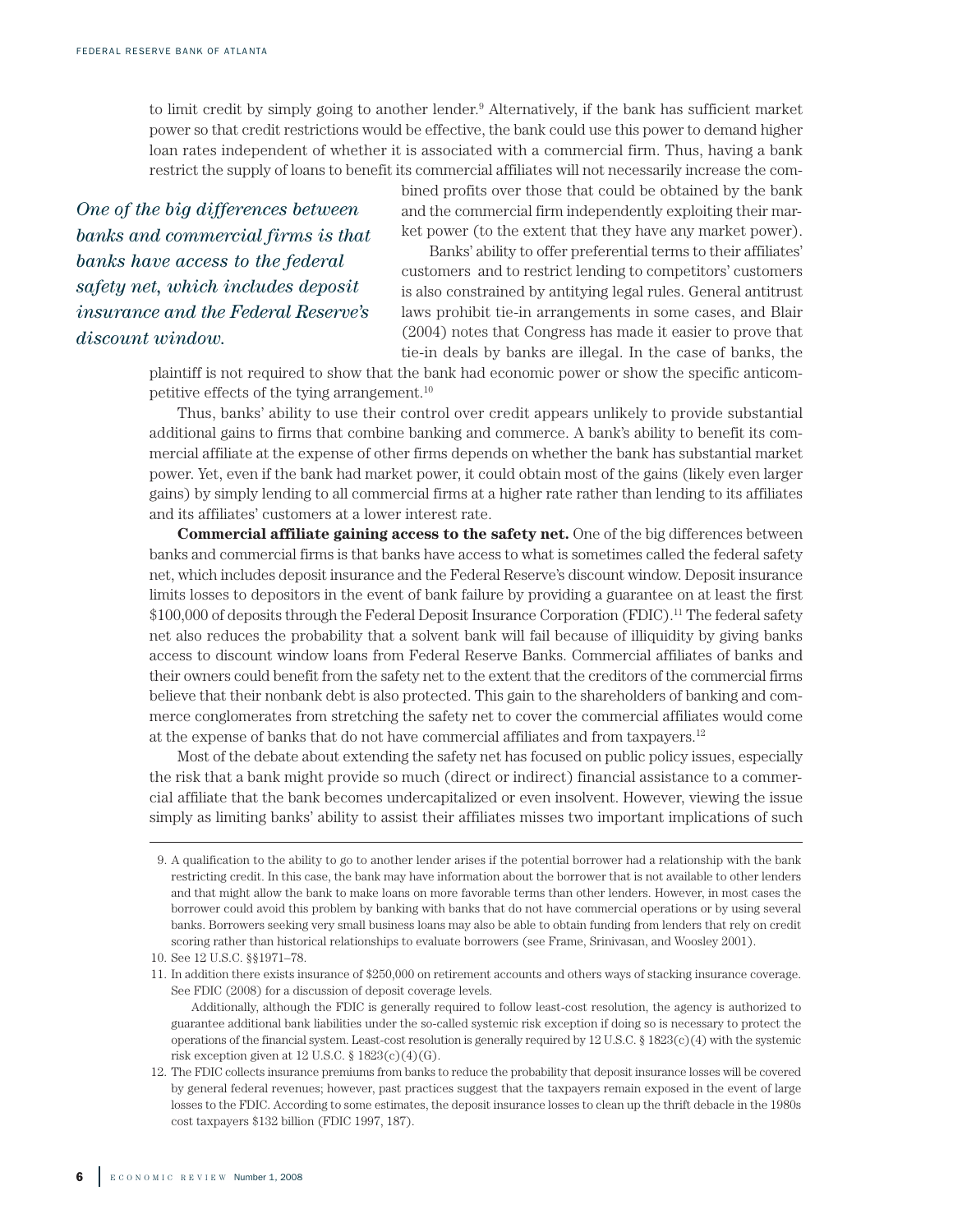associations for the federal safety net. First, a financially distressed bank may receive assistance from its commercial affiliate that would reduce safety-net losses. Second, focusing on direct aid to affiliates ignores one of the major reasons why a bank would be affiliated with a commercial firm: The two firms working together under a common owner are presumably worth more than they would be worth operating independently. The increase in value from joint operations has both good and bad implications for the safety net. On the one hand, the resulting synergistic gains from affiliation may enhance the competitive and financial position of the bank, which may reduce the bank's probability of failure. On the other hand, the increase in value gives the bank an incentive to help its nonfinancial affiliate, possibly even if doing so exposes the safety net to increased risk. If so, the failure of a nonbank affiliate would eliminate these synergistic gains. Moreover, banks and their commercial affiliates are likely to adopt integrated management structures and production technologies designed to maximize these gains. If the commercial affiliate then fails, the bank may find its management structure disrupted and its production technology inefficient for producing only banking products. The result of these operational links is that, via the safety net, authorities may decide to help a bank's commercial affiliate even if the bank has no direct financial exposure.

*Financial links.* The safety net for banks could be stretched to cover a bank's affiliates if the bank is required to provide so much assistance to a distressed affiliate that it places the bank at risk of failing. As mentioned above, the cost of the safety net may also be reduced to the extent that distressed banks receive assistance from its affiliates, possibly on terms imposed by bank supervisors. Thus, the real question is whether the safety net and the associated supervision of banking conglomerates would yield net benefits to the shareholders.

Absent any government rules on providing help, the answer is that groups can generally, but not always, be expected to help their affiliates for at least two reasons. First, as mentioned above, the combination of a bank and a nonfinancial firm is generally expected to be profitable. Thus, preserving the group is typically value maximizing unless the losses to an affiliate exceed the expected present value of the net economies of scale or scope. Second, lenders and suppliers will offer better terms to the affiliates of a group to the extent that they believe that the group stands behind each of its affiliates. If the group walks away from its responsibility to help one of its members, creditors and suppliers are likely to question the group's commitment to support its other affiliates.<sup>13</sup>

While assistance would ordinarily be provided if allowed by the government, other cases could arise where assistance would not occur unless compelled by the government. In some cases, the group may correctly judge that the cost of helping an affiliate exceeds any potential gain from doing so. For example, the group may refuse to assist its insolvent affiliate if the insolvent affiliate's losses are so large that they would make the group as a whole insolvent and if the remaining affiliates would be viable without the insolvent affiliate.

Existing government regulations limit banks' ability to assist their distressed nonbank affiliates. Many of these regulations are general-purpose rules designed to maintain banks' safety and soundness regardless of whether they have nonbank affiliates. These regulations include minimum capital adequacy requirements and limits on bank dividend payments. <sup>14</sup> These regulations do not prevent banks from assisting their affiliates, but they help to limit the amount of assistance to levels that should not threaten the bank's financial stability.

In addition to these general regulations, some specific steps have been taken to limit a bank's ability to assist its nonbank affiliates. As previously mentioned, one way of assisting affiliates would

<sup>13.</sup> Deposit insurance may partially mitigate the incentive of the group to protect creditors of its banking affiliates, but the group would still have substantial incentives to help its bank. Deposit insurance ordinarily covers only the first \$100,000 of normal deposits, and it does not cover any nondeposit liabilities. Deposit insurance provides at best incomplete protection for customers and suppliers who seek to develop a long-term business relationship with the bank.

<sup>14.</sup> The federal bank supervisors have adopted uniform minimum capital adequacy standards for all federally insured commercial banks. The Federal Reserve's capital adequacy standards for state member banks may be found at 12 CFR § 208 Appendices A (risk-based) and B (Tier 1 leverage). Any limits on dividend payments are set by federal law for national banks chartered by the Office of the Comptroller of the Currency and by the respective state laws for banks with state charters. The restriction of dividend payments by national banks is set by 12 U.S.C. § 60(b).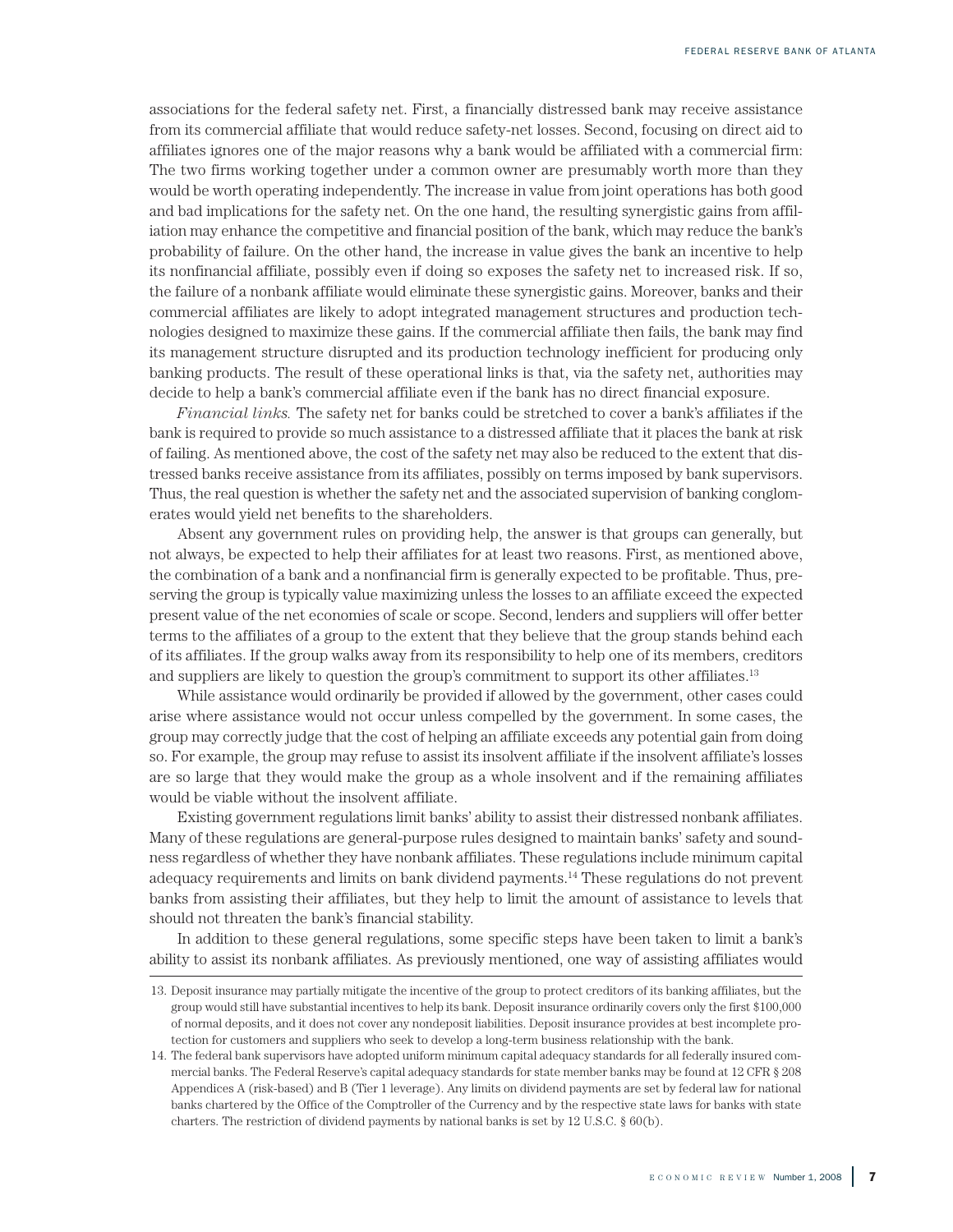be to purchase assets and services from affiliates at above-market prices and sell services to affiliates at below-market prices. Section 23A of the Federal Reserve Act sets a maximum on a bank's credit extension and asset purchases equal to 10 percent of bank capital for any single affiliate and equal to 20 percent for the aggregate of all affiliates. Section 23B requires that a variety of transactions be priced at market prices, if available, and on terms that the bank would use in transactions with third parties if market prices are not available. <sup>15</sup> Additionally, the nonbank affiliates of commercial banks and thrifts (but not ILCs) are subject by law to examination by the Federal Reserve, and their parent is subject to minimum capital adequacy standards. This rule reduces the risk that the nonbank affiliates will seek assistance and alerts supervisors to situations where the bank may be ordered by its owners to help its affiliates (U.S. Government Accountability Office [GAO] 2005). 16

Alternatively, nonbank affiliates of bank and financial holding companies may be ordered by the Federal Reserve to provide assistance to a bank under a regulation that calls for the nonbank operations to serve as a "source of strength" for their affiliated banking operations. <sup>17</sup> While some analysts have expressed doubts about the legal basis for the source-of-strength doctrine in the past, the U.S. GAO (2005) says that three provisions of the GLB Act indicate Congress's understanding that the Federal Reserve had the authority to impose the doctrine.

Thus, a literal reading of the existing legal structures suggests that financial assistance during times of distress will flow from the commercial affiliate to the bank and not in the other direction. The result of such flows would be to reduce expected losses to the safety net at the expense of the shareholders of banking and commercial conglomerates. This result in turn reduces the incentive to form such conglomerates. However, the history of regulation is replete with examples of firms finding ways to avoid the intent of regulations while complying with the letter of the law.<sup>18</sup> The combination of regulatory avoidance and the possibility that commercial affiliates will be more risky leaves open the possibility that allowing banks to affiliate with commercial firms would result in net gains to the conglomerate's shareholders but net losses to the safety net due to direct assistance between affiliates.

*Nonfinancial links.* The existence of economies of scale or scope should reduce expected safety net costs by decreasing the probability that a bank will become distressed and, should it encounter financial problems, by giving its parent more resources to assist the bank. These economies are likely to be partially offset by the diseconomies of scale and scope that may also arise, and diseconomies may actually dominate in some cases. However, as we argued above, the overall direct impact of economies/diseconomies of scale and scope should generally be to increase profitability and reduce safety net costs.

However, nonfinancial links may also tend to increase the probability that the commercial firms would gain from the safety net. One way to illustrate this point would be to consider how existing large banking groups operate. They may maintain several bank charters and incorporate assorted nonbank financial firms based on a variety of legal, regulatory, and managerial considerations. However, when organizing the management of their various operations, the groups do not focus on legal charters but rather on customer groups. Often the banking groups will have separate management structures for their retail (or consumer) operations, another for their wholesale and capital markets operations (large commercial firms), and maybe a third one for smaller businesses. These management structures coordinate the provision of products across various legally separate corporations. For example, the head of the wholesale operations may work to see that the commercial and

<sup>15.</sup> Sections 23A and 23B are codified at 12 C.F.R. § 223.

<sup>16.</sup> Unlike the parents of commercial banks, the parents of ILCs are not required by statute to be subject to government supervision. Adler (2007) reports on a House bill that would, among other provisions, clarify that the FDIC has the authority to regulate the parent companies of ILCs. Adler's account also says that FDIC Chairman Bair said that if such a bill were passed, the FDIC would also like to have the power to set capital standards for ILCs, similar to the power that the Federal Reserve has for bank holding companies.

<sup>17.</sup> The source-of-strength doctrine is codified at 12 U.S.C. § 225.4(a).

<sup>18.</sup> Walter (2003) discusses two cases where banks failed because of transactions with nonbank affiliates.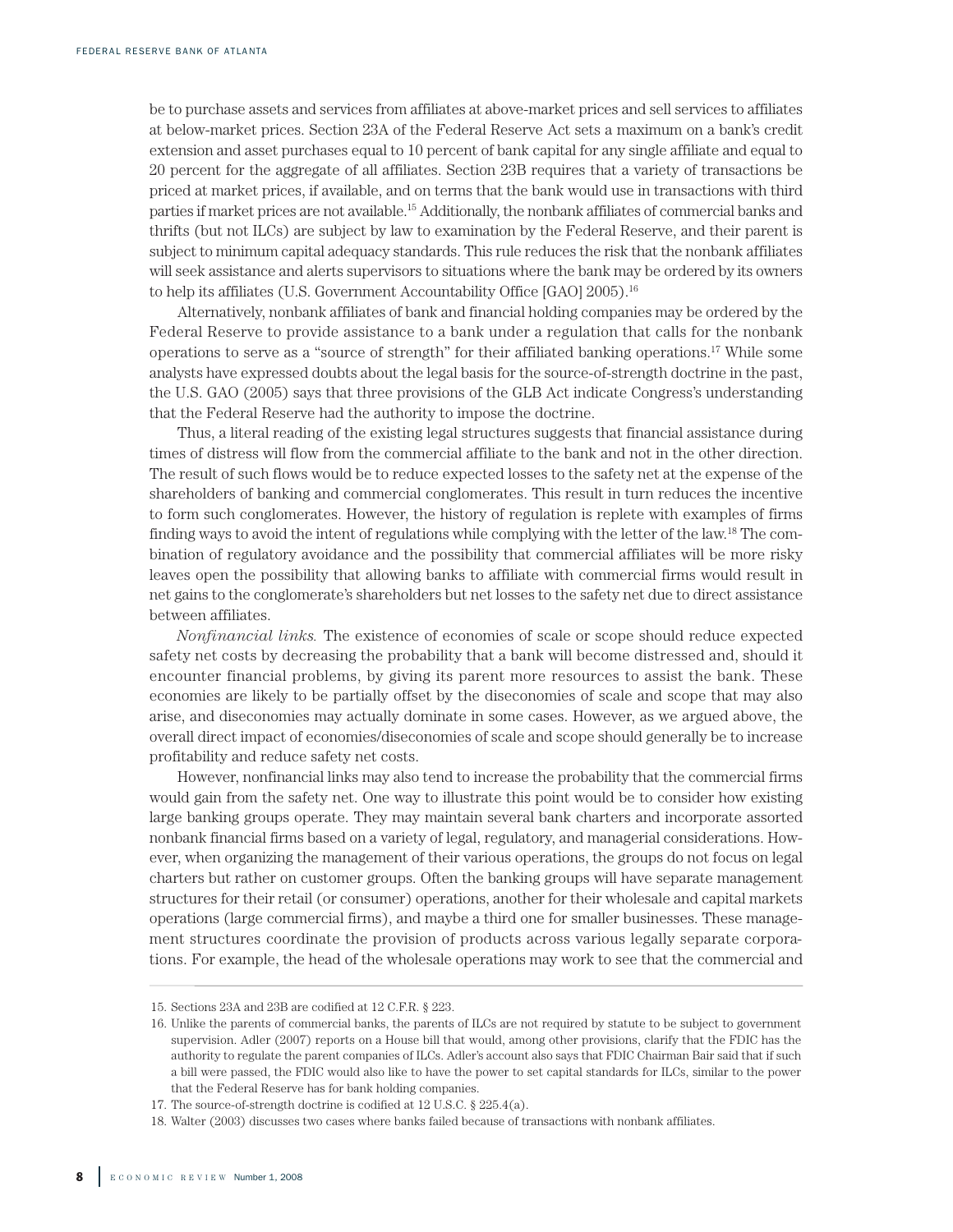investment bankers in their wholesale operations act as a team to help their clients obtain financing rather than as competitors offering different products. This sort of coordination might be much less effective if it were implemented via a joint venture contract between independent commercial and investment banks than if the banks had a common owner and reported to the same manager.

While the adoption of integrated production boosts the combined firms' average profitability, the integration of banking and commercial activities could pose a threat to the bank if the commercial entity becomes financially distressed or fails. The failure of the commercial entity may remove an important part of the management structure of the bank and perhaps an important part of the production process of supplying banking services. Even if the bank can continue to function without its commercial affiliates, it may have a production process that is less efficient at producing banking products than it would have had if the bank had never had a commercial affiliate.

Moreover, the existence of the safety net may create an incentive for conglomerates with banking affiliates to integrate the management structures or production processes with their nonbanking activities even if doing so does not result in significantly greater economies of scale or scope. The group may benefit from lower funding costs to the extent that integrating management or production increases the likelihood that the safety net will be extended to the nonbank affiliates.

Thus, commercial affiliates may gain some benefit from the safety net as a result of the operational links between the bank and its commercial affiliate even if their bank affiliate does not have significant financial exposure to the affiliate. However, the creation of this operational link does more than extend the safety net; it also exposes the combined firms to any economies or diseconomies of scope that result from the integrated operations.

#### **Direct evidence**

Theory suggests a number of potential gains from some combinations of banking and commercial firms along with some potential offsetting costs associated with various combinations. However, theory provides limited insight into the magnitude of the net gains. In order to improve our understanding, we can look at several sources of empirical information.

The one source of information that relates directly to a potential benefit of combining banking and commerce is accounting return data, which may be used to analyze potential diversification gains. The advantage of these data is that they can reflect actual U.S. conditions within the last few years. The disadvantage, as noted above, is that diversification gains by themselves may not provide sufficient gains to offset the combined costs of creating such combinations and the potential diseconomies of scope associated with such combinations. Our companion paper, Reichert, Wall, and Liang (forthcoming), provides an analysis of the potential gains using industry-level financial data from Internal Revenue Service corporate income tax filings. The sidebar (page 10) shows how our methodology would apply for the specific case of Wal-Mart acquiring a bank.

The other direct source of information on likely gains comes from the combinations that were formed in the United States by exploiting various banking and commerce loopholes that have existed over the years.<sup>19</sup> One major loophole was that the limits on bank holding companies' owning

Similarly, there are currently no limits on an individual's ability to acquire a controlling interest in both banks and commercial firms; at present, a firm providing nonfinancial services generally cannot acquire control of a commercial bank or thrift. The problems with trying to infer future activity from existing combinations are twofold. Extrapolating from the experience of banking and commerce with common individual ownership may be of limited value as virtually all of the largest U.S. banking organizations are publicly traded corporations. Moreover, the authors are not aware of any data source that compiles information on these combinations.

<sup>19.</sup> This discussion of combinations is limited to cases where the bank and the commercial firm are part of the same corporate group. Haubrich and Santos (2003) and Santos and Rumble (2006) also show that control relationships may arise in other ways such as banks voting shares that the bank's trust department is holding for its customers.

Haubrich and Santos (2003) show that the United States has a long history of not only limiting banks' powers to engage in commercial enterprises but also allowing commercial firms to own banks. Except as noted in the text, commercial firms' authority to own full service banks was terminated with the Bank Holding Company Amendments in 1970. The relevance of the pre-1970 U.S. experience is doubtful given the extent to which U.S. financial systems have evolved.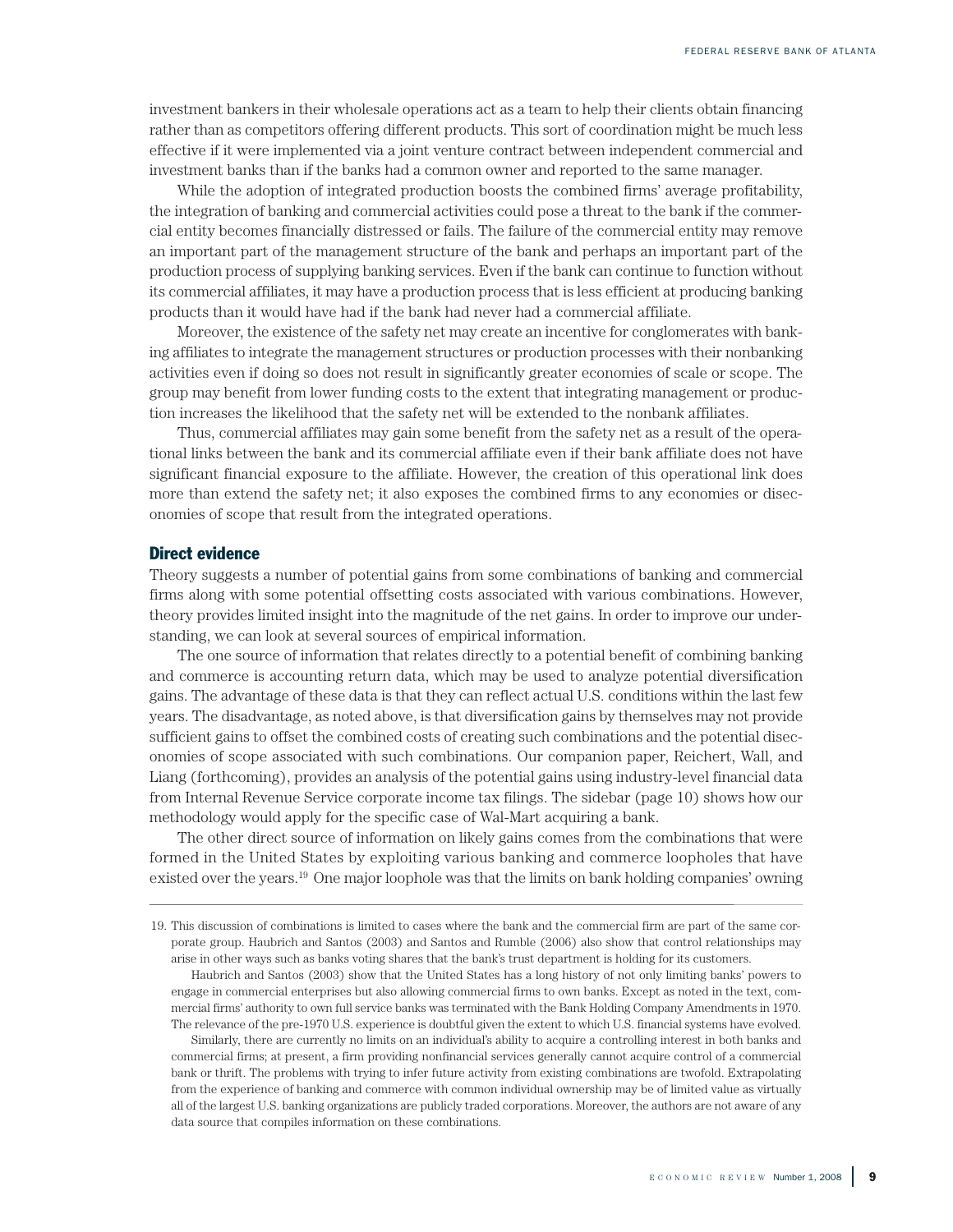#### **The Wal-Mart Example**

Wal-Mart applied to own an insured ILC in July 2005. Wal-Mart's proposed business plan involved limited use of the ILC's banking powers, primarily to reduce its credit and debit card transactions. However, critics of the proposal feared that Wal-Mart's long-run intentions were to become a provider of retail financial services. In large part because of the controversy over Wal-Mart, the FDIC declared a moratorium on approving ILC applications. Wal-Mart withdrew the application in March 2007 after the FDIC voted to extend the moratorium.

The following discussion models the impact of Wal-Mart making various levels of investment in the commercial banking sector. The return on equity (ROE) data for Wal-Mart are from its annual reports from 1994 to 2004, and the banking data are from the FDIC's annual summary data for commercial banks over the same period. Note that we use commercial bank data rather than bank holding company data since Wal-Mart would likely own a commercial bank rather than a bank

**Pairwise analysis of Wal-Mart and commercial banking, 1994–2004**

holding company. Furthermore, we use generally accepted accounting principles (GAAP) data rather than Internal Revenue Service data since we are dealing with a single firm rather than an entire industry or subindustry.

The table reports the average return, standard deviation, and coefficient of variation for various combinations of Wal-Mart with varying proportions of the overall U.S. commercial banking industry. Wal-Mart's average ROE over the period studied was 19.5 percent, with a standard deviation of 1.19 percent and a coefficient of variation of 6.07 percent. As Wal-Mart's investment in banking increases from 0 percent to 30 percent of the firm's total assets, the average ROE declines by 1.7 percentage points with an associated decline in both the standard deviation and the coefficient of variation. Thus, if Wal-Mart owned a bank with an earnings distribution similar to that of the average U.S. bank, it would generate a modest decline in average ROE but with a reduction in risk that would be two to three times as large.

| <b>Percent of assets</b><br>in banking | Average return on<br>equity $(\%)$ | <b>Standard deviation</b><br>(absolute risk %) | <b>Coefficient of variation</b><br>(relative risk %) |
|----------------------------------------|------------------------------------|------------------------------------------------|------------------------------------------------------|
| 0 (All Wal-Mart)                       | 19.5                               | 1.19                                           | 6.07                                                 |
| 5                                      | 19.2                               | 1.13                                           | 5.85                                                 |
| 10                                     | 18.9                               | 1.07                                           | 5.63                                                 |
| 20                                     | 18.4                               | 0.96                                           | 5.21                                                 |
| 30                                     | 17.8                               | 0.86                                           | 4.81                                                 |
| 100 (All banking)                      | 13.8                               | 0.80                                           | 5.83                                                 |

nonbank subsidiaries applied only to multibank holding companies. One-bank holding companies (OBHCs) could own almost any type of financial or nonfinancial firm until restrictions were imposed after the passage of the Bank Holding Company Act Amendments of 1970. The Federal Reserve Board of Governors (1972, 1005) listed the most common types of nonfinancial activities reported by OBHCs at the end of 1971 (the deadline for OBHCs to report their activities). The most popular activity labeled as nonfinancial was "insurance agents, brokers and service" along with the related, but separate, category of "life insurance underwriting," activities that today would be permitted under the GLB Act as financial services. The other popular activities included

- real estate operators, including operators of bank buildings;
- business services, including equipment rental and leasing service firms;
- accounting, auditing, and bookkeeping services, including data processing firms;

Table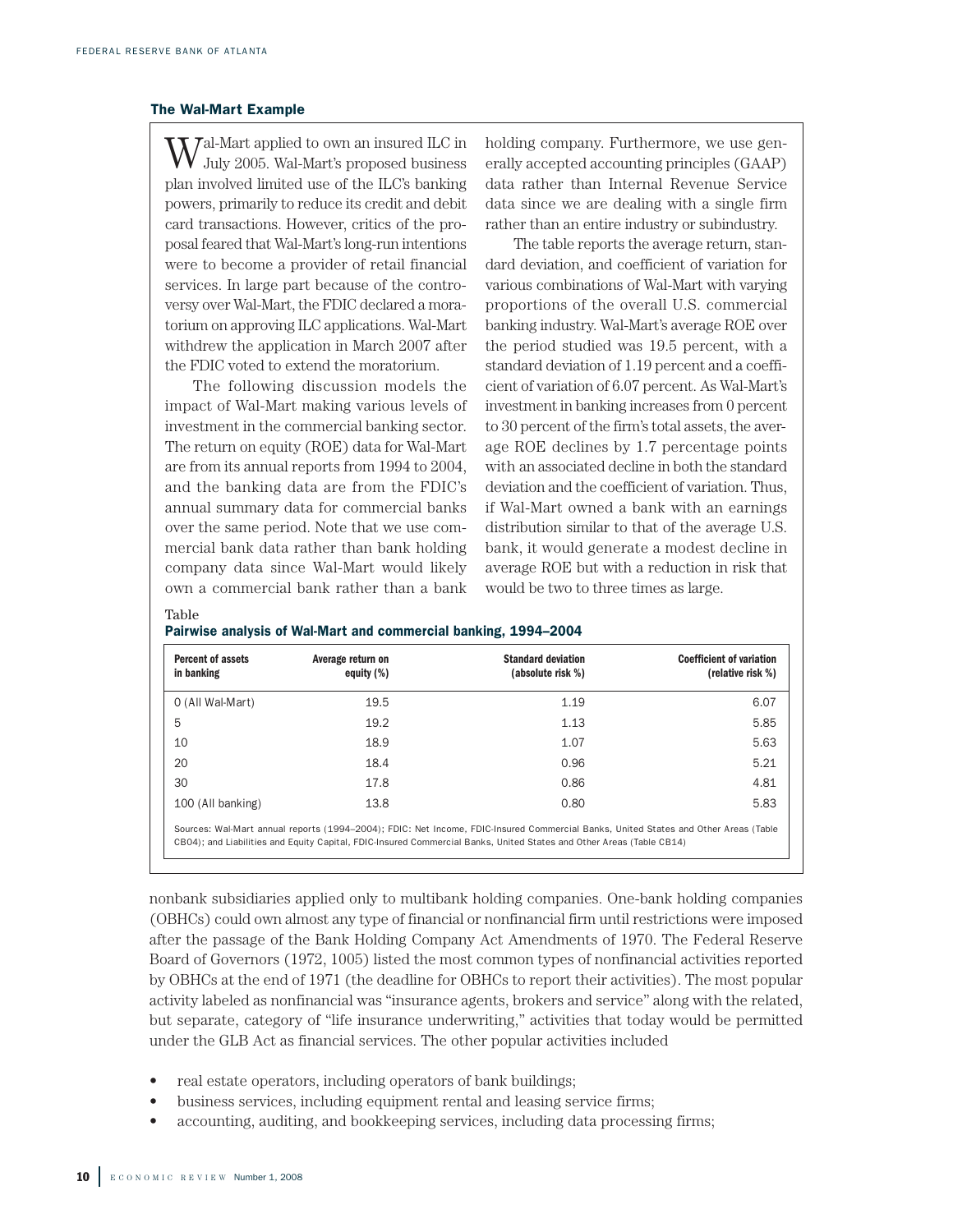- real estate agents, brokers, and managers;
- subdividers and developers; and
- livestock operators.

Fewer than fifty BHCs engaged in any of the other nonfinancial activities classified beyond the three-digit level in the Standard Industrial Classification (SIC) code.

A second major loophole has involved the nonbanking activities of the thrift equivalent of OBHCs—unitary thrift holding companies. Haubrich and Santos (2003, 153) report that the single most common nonbanking activity of these thrift companies was "real estate" as of December 1996. The next most common is a set of activities that would appear to be financial for the purposes of the GLB Act, including insurance, equity and fixed income investment, broker/dealer, mutual fund manager, pension fund manager, and financial asset manager. 20

Finally, the last major loophole that provides evidence on the sort of combinations that were formed is industrial loan companies.<sup>21</sup> As was true for the OBHCs and unitary thrift holding companies, the FDIC Office of Inspector General (2004) finds that a large fraction of ILCs are associated with predominantly financial companies. Of fifty-six ILCs, thirty-four are "embedded in organizations whose activities are predominantly ...financial in nature [or] conducted within the financial services sector." These thirty-four ILCs accounted for 94 percent of total ILC assets at the time of the report. Only seven ILCs with assets of \$4.2 billion (3 percent of ILC assets) were found to be part of large corporations that were not financial in nature. Examples of these seven ILCs include GE Capital Financial Inc., GMAC Commercial Mortgage Bank, and Exante Bank. Finally, nine ILCs with assets equal to \$2.6 billion are "institutions that directly support the parent organizations' distinctly commercial activities." The four ILCs that support their parent organization with assets over \$100 million at the time of the report are BMW Bank of North America, Pitney Bowes Bank, Transportation Alliance Bank (a subsidiary of the diesel retailing firm Flying J Inc.) and Volkswagen Bank USA. Two large retail firms that subsequently applied for ILC charters are Wal-Mart (discussed earlier) and Target, which has received approval.

Thus, historical evidence suggests both commercial and banking firms use loopholes in the laws limiting ownership of banks to obtain economies of scope. The most common affiliations resulting from the loopholes were combinations of banks with other financial service providers that were subsequently authorized by the GLB Act.

#### **Indirect evidence**

Additional evidence on the likely extent of combinations of banking and commercial firms may be obtained by examining related experience in two areas. First, the observed combinations of banks and commercial firms in other developed countries may give us some insight into the economies of scope to be derived from such combinations. Second, the extent to which multi-industry conglomerates are the dominant organizational form in the United States provides some information on the likely gains from diversification and internal capital markets.

**International.** Both Barth, Caprio, and Levine (2000) and the Institute of International Bankers (2005) report substantial cross-country differences in the restrictions on banking and commerce. Further, these restrictions often differ in important ways depending upon whether the situation is characterized by a bank holding equity in a commercial firm or vice versa. This section focuses on the experience in other developed countries as these are most relevant to the U.S. situation.<sup>22</sup>

<sup>20.</sup> Other activities engaged in by two or more unitary thrift companies include hotel owner/operator; manufacturing, telecommunications, and travel agency; auto sales; consumer goods; convenience stores; and Canadian credit union leagues.

<sup>21.</sup> See the U.S. GAO (2005) for a brief overview of how ILCs have evolved over time.

<sup>22.</sup> Many developing countries have large groups that include both banking and industrial firms. However, in many cases, the relationships are designed to at worst avoid the adverse consequences of weaknesses in the legal systems of the country and at best to exploit these weaknesses. For example, Rajan and Zingales (1998) note that the weak enforcement of contractual rights in East Asian countries led them to rely on relationship financing (sometimes including ownership ties) to a far greater extent than occurs in most developed countries.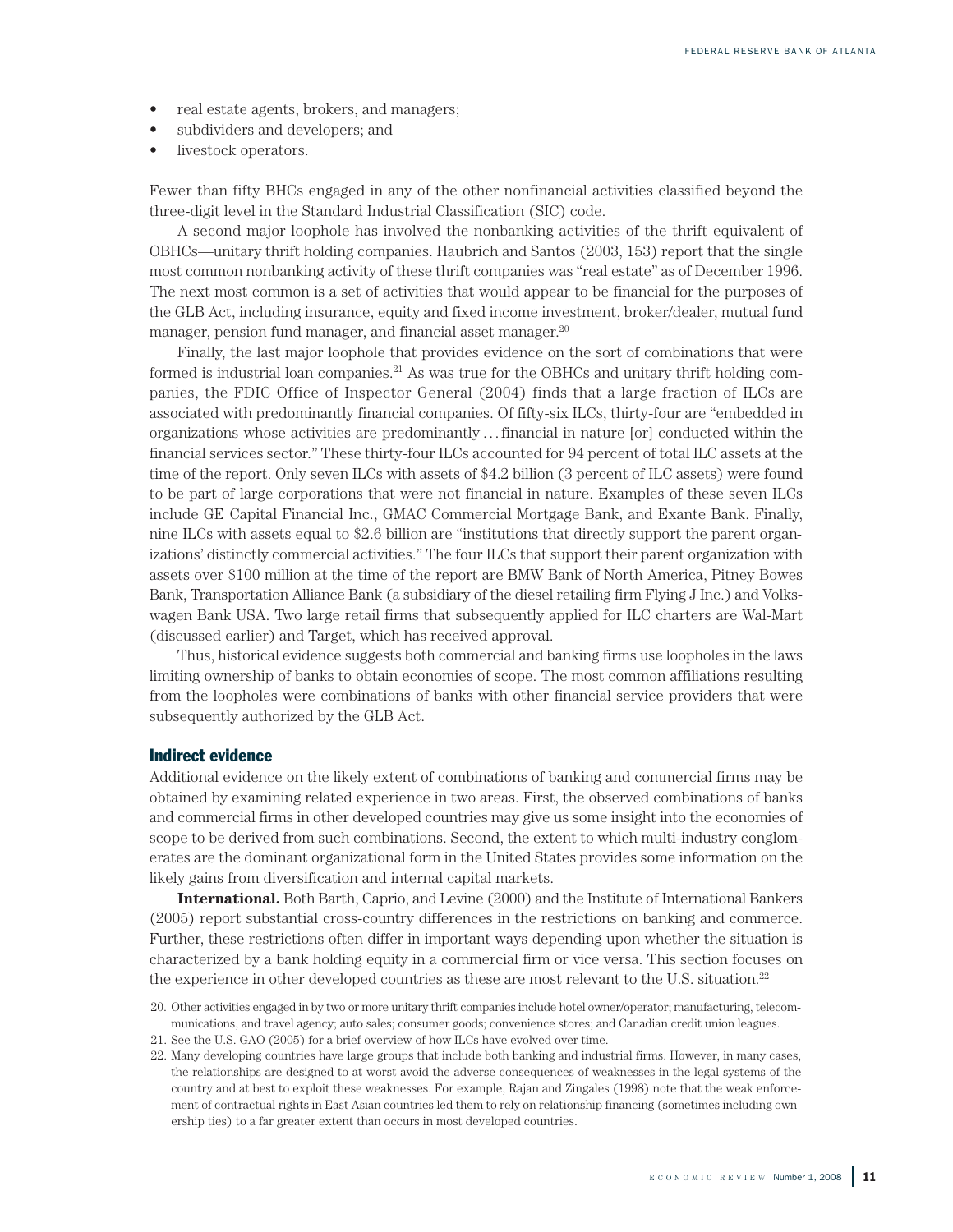The Institute of International Bankers (2005) survey shows banks' authority to own shares in commercial firms directly or indirectly through a holding company is typically restricted by either limits expressed as a fraction of banks' capital or limits as a percentage of the industrial firms' capital. <sup>23</sup> France and Germany both limit a bank's investment in an individual industrial firm to 15 percent of the bank's capital and a bank's investment in all industrial firms to 60 percent of capital. Canada and Japan both limit ownership as a percentage of an industrial firm's equity, with Japan imposing a 5 percent limit on direct ownership (15 percent including the bank's subsidiaries) and Canada imposing a 10 percent limit. The United Kingdom permits such acquisitions subject to supervisory consultations. U.S. rules generally limit bank ownership stakes to 5 percent of voting shares; among the exceptions is the authority for financial holding companies to form merchant banking subsidiaries that have control relationships, but these investments are subject to some limitations.

In other developed countries, industrial firms are typically allowed to have ownership interest in a bank, although many countries require governmental approval for ownership stakes above specified threshold levels. For example, the Institute of International Bankers (2005) describes the Irish rule as follows: "permitted, but subject to prior notification to the Central Bank for acquisition of more than 5% of total bank shares." In addition to limits based on the size of the industrial firm, Japan requires regulatory approval for ownership stakes in excess of 20 percent. The United States permits "*noncontrolling* investment up to 25 percent of the voting shares" (emphasis added).

Perhaps the best evidence on the extent of cross-ownership between banks and commercial firms is published by the Organisation for Economic Co-operation and Development (OECD) in reports on bank financial variables. These reports provide aggregate income statement and balance sheet variables for individual countries. <sup>24</sup> These data on banks' ownership of "shares and other participations" are compiled by Santos (1998) for OECD countries in 1995. He found that ownership of shares and participations was common, with the category of large German banks holding the highest ratio (6.3 percent) of bank ownership interest to total assets. The table on page 13 updates Santos's analysis for 2003. In some cases the ratio of shares and other participations to total assets increased, but in no case does the ratio exceed 10 percent, suggesting that ownership of industrial firms is not a major part of the banking system's assets in any developed country. Further documenting the extent of cross-ownership is difficult as these data are not readily available for many countries.

The OECD data raise one question concerning the nature of these relationships. Germany and Japan are often cited as examples of countries where banks have played an important role in the governance of many corporations. Indeed, some U.S. commentators have argued that German and Japanese firms had a competitive advantage because their shares were controlled by patient bank investors (Porter 1992). But how can these claims be reconciled with the low proportion of bank assets devoted to share ownership?

The key is that banks do not rely on direct stock ownership in either country. Japanese groups called keiretsu rely on cross-ownership between the various members of the group. The largest bank, or main bank, of the group plays an important role because of its ability to supply loans to other members of the group, not because it owned a controlling interest in them. <sup>25</sup> German banks' primary source of control is their voting power over shares held by their trust departments for other investors, according to Emmons and Schmid (1998). In such cases, investors typically give their proxy to the bank, allowing the bank to vote the shares. Thus, the nature of the ownership interest and control in both Japan and Germany is very different from that typically observed in the United

<sup>23.</sup> Although the Institute of International Bankers (2005) does not explicitly discuss the effect of bank investment in industrial firms on banks' capital requirements, in general such investment would be expected to be factored into the regulatory capital requirements.

<sup>24.</sup> The reports are from the Statistics/Bank Profitability section of SourceOECD, an online data base available by subscription from the OECD.

<sup>25.</sup> This common view of keiretsu is summarized in a recent paper by Santos and Rumble (2006). Questions about the existence of keiretsu are raised by Miwa and Ramseyer (2002).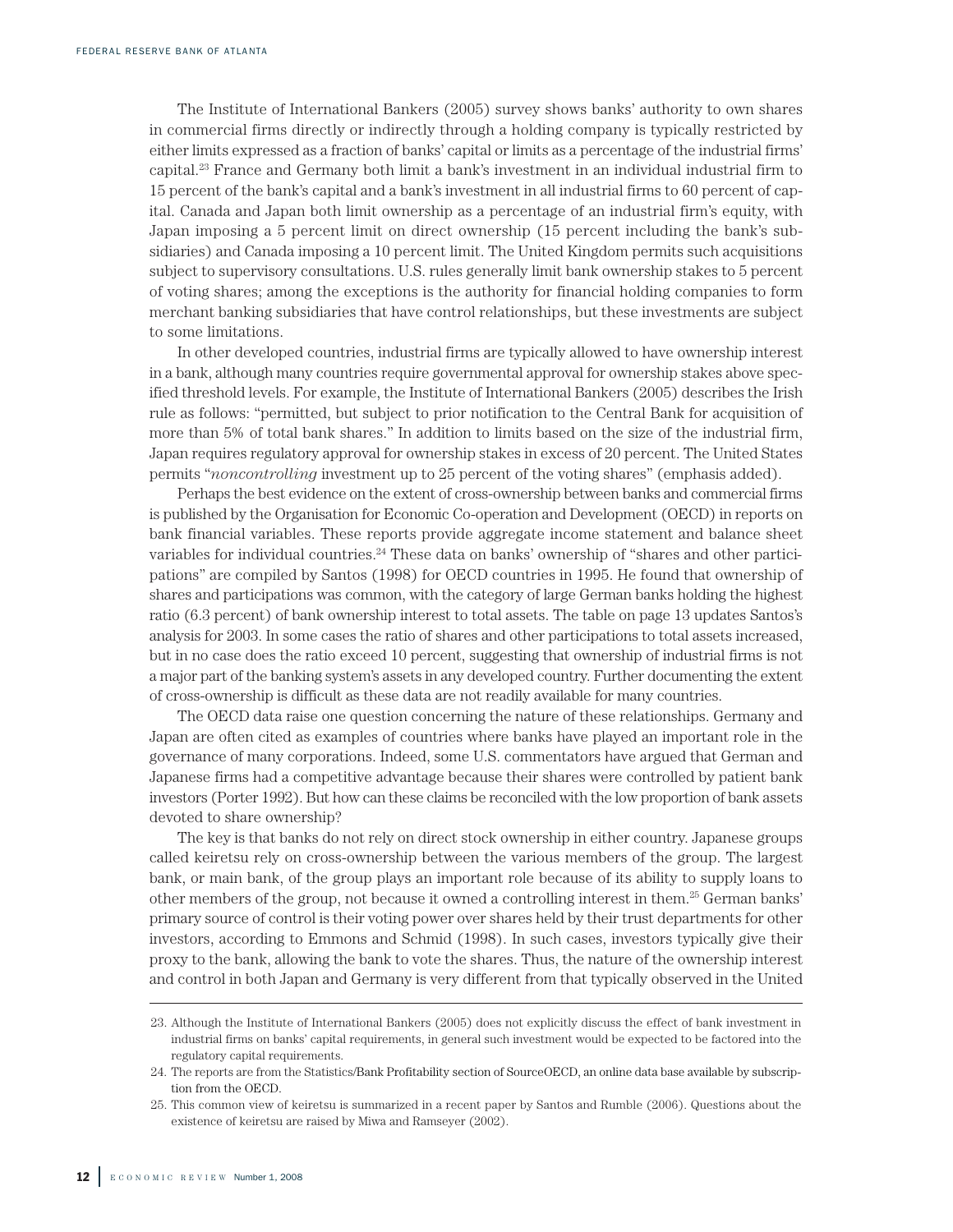|                                     | Loans | <b>Securities</b> | <b>Capital and</b><br>reserves | <b>Shares and</b><br>participations |
|-------------------------------------|-------|-------------------|--------------------------------|-------------------------------------|
| Australia                           | 64.7  | 9.9               | 6.9                            |                                     |
| Austria                             | 51.2  | 16.1              | 4.5                            | 4.7                                 |
| Finland (all banks)                 | 60.7  | 8.9               | 9.8                            | 0.9                                 |
| Finland (commercial banks)          | 54.8  | 8.7               | 10.2                           | 0.8                                 |
| Belgium (all banks)                 | 35.0  | 29.6              | 3.6                            | 3.2                                 |
| Belgium (large banks)               | 34.3  | 29.7              | 3.2                            | 3.5                                 |
| Canada                              | 55.4  | 26.4              | 5.5                            |                                     |
| Denmark                             | 40.2  | 30.9              | 6.0                            | 4.6                                 |
| France (all banks)                  | 37.6  | 22.9              | 5.1                            | 4.3                                 |
| France (commercial banks)           | 32.1  | 26.1              | 4.1                            | 4.2                                 |
| France (large banks)                | 30.0  | 28.7              | 3.0                            |                                     |
| Germany (all banks)                 | 47.7  | 24.6              | 4.5                            | 5.9                                 |
| Germany (commercial banks)          | 49.1  | 23.5              | 4.5                            | 7.3                                 |
| Germany (large commercial banks)    | 48.7  | 23.9              | 4.1                            | 8.8                                 |
| Ireland                             | 46.7  | 29.2              | 5.2                            | 0.4                                 |
| Italy                               | 45.8  | 6.3               | 6.9                            | 4.0                                 |
| Japan (all banks)                   | 56.6  | 26.1              | 3.9                            | 3.8                                 |
| Japan (commercial banks 2001)       | 62.0  | 20.2              | 3.9                            | 4.2                                 |
| Japan (large commercial banks 2001) | 58.3  | 19.1              | 3.4                            | 5.5                                 |
| Korea (commercial banks)            | 53.2  | 24.9              | 4.6                            |                                     |
| Mexico                              | 50.4  | 21.4              | 11.4                           | 0.3                                 |
| Netherlands                         | 57.6  | 23.5              | 3.7                            | 2.4                                 |
| Poland (all banks)                  | 48.4  | 23.2              | 10.1                           |                                     |
| Poland (commercial banks)           | 47.8  | 24.1              | 10.1                           |                                     |
| Spain (all banks)                   | 56.5  | 20.8              | 8.5                            | 6.1                                 |
| Spain (commercial banks)            | 48.6  | 23.7              | 8.6                            | 7.3                                 |
| Sweden                              | 38.2  | 21.1              | 5.7                            | 5.3                                 |
| Switzerland                         | 41.9  | 20.9              | 5.9                            | 5.5                                 |
| Turkev                              | 25.6  | 44.2              | 13.1                           | 13.1                                |

#### Table **Bank ownership interest in selected assets in 2003 as a percentage of total assets**

Source: SourceOECD and authors' calculations

States, where the parent organization (typically a bank holding company) owns a controlling interest in its affiliated firms.

United Kingdom 56.1 19.1 4.6 —-

Moreover, doubts about the merits of the close relationship between banks and corporations in Japan and Germany have emerged. Peek and Rosengren (2005) document the role of close ties in the continued financing of financially failing firms in Japan and the resulting misallocation of capital. Enriques and Volpi (2007) discuss various corporate governance reforms in Germany, some of which are intended to weaken the role of German banks in corporate governance.

**U.S. nonfinancial experience.** The experience of U.S. nonfinancial conglomerates cannot speak directly to the likely economies of scope from combining banks with commercial firms. However, it can provide some insights into the gains from economies of scale, diversification, and internal capital markets relative to the general diseconomies of scope arising from operating in multiple industries. If most large nonfinancial firms are conglomerates, then we might expect the gains from operating in multiple industries to generally exceed the costs. In this case, we would predict that large combinations of banks with a variety of nonfinancial firms are likely if the barriers were eliminated. On the other hand, if most large nonfinancial firms are focused (not conglomerates), that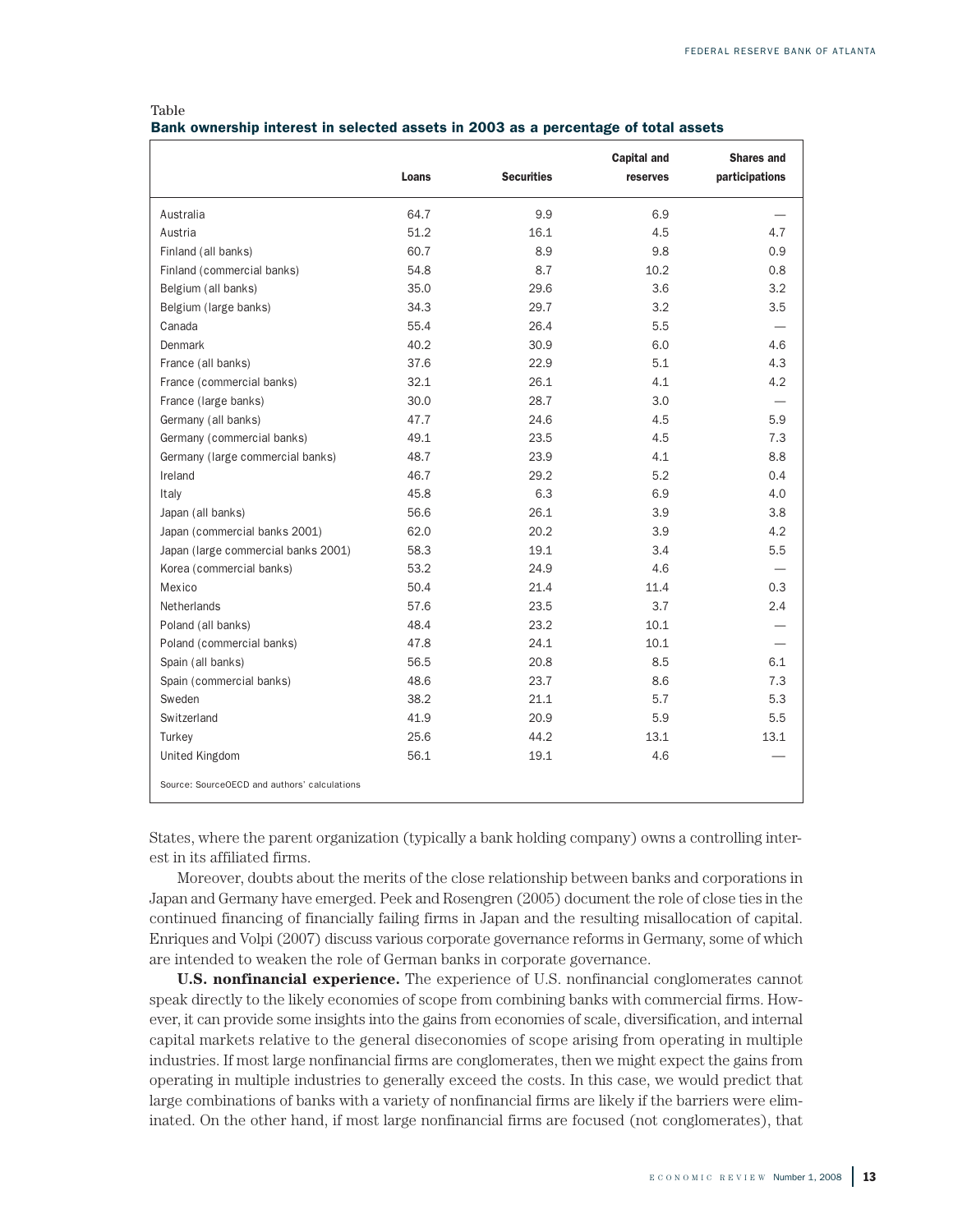fact would suggest that the existence and magnitude of any economies of scope would be an important determinant of the extent of likely combinations of banking and commercial firms.

The ranks of the largest firms in the United States were dominated by conglomerates in 1980. According to Davis, Diekmann, and Tinsley (1994), roughly 25 percent of the firms in the Fortune 500 operated in a single industry (two-digit SIC) while over half operated in three or more industries (two-digit SIC). However, the growing recognition that the individual pieces of many conglomerates were worth more than their sum resulted in a dramatic change in structure by 1990. Davis, Diekmann, and Tinsley show that 42 percent of the Fortune 500 firms in 1990 operated in a single industry and only 30 percent operated in three or more industries (measured at the twodigit SIC code level). The change was a result of either being broken up after being acquired or of voluntary restructuring.

#### **Conclusion**

What would be the practical impact of eliminating the barriers to joint corporate ownership of banks and commercial firms? Theory suggests a number of possible potential benefits to society and to the owners of such combinations, including economies of scale and scope, increased internal capital markets, and diversification. Additional gains to the firms' owners may arise from wealth transfers from taxpayers to the extent that the safety net for banks is stretched to cover their commercial affiliates. However, some of the gains can be, and in some cases currently are being, obtained without common ownership. Moreover, common ownership may also result in instances of significant diseconomies of scale and scope.

A review of a variety of related evidence suggests that some combinations will yield net gains to their owners but that large conglomerates combining substantial banking and commercial activities are unlikely to arise. Foreign experience with the combination of banks and commercial firms suggests some limited potential, but the two developed countries most closely associated with combinations of banking and commercial firms, Germany and Japan, have found that such combinations also have disadvantages. Further, the inability of the conglomerate structure to dominate the U.S. commercial sector raises doubts about the costs and benefits of operating across industry boundaries. Of course, there may be a "killer" combination of banking and commerce that would dominate the U.S. corporate sector if permitted. But no such combination has yet arisen as a result of openings in the U.S. barrier or less restrictive rules in other developed countries.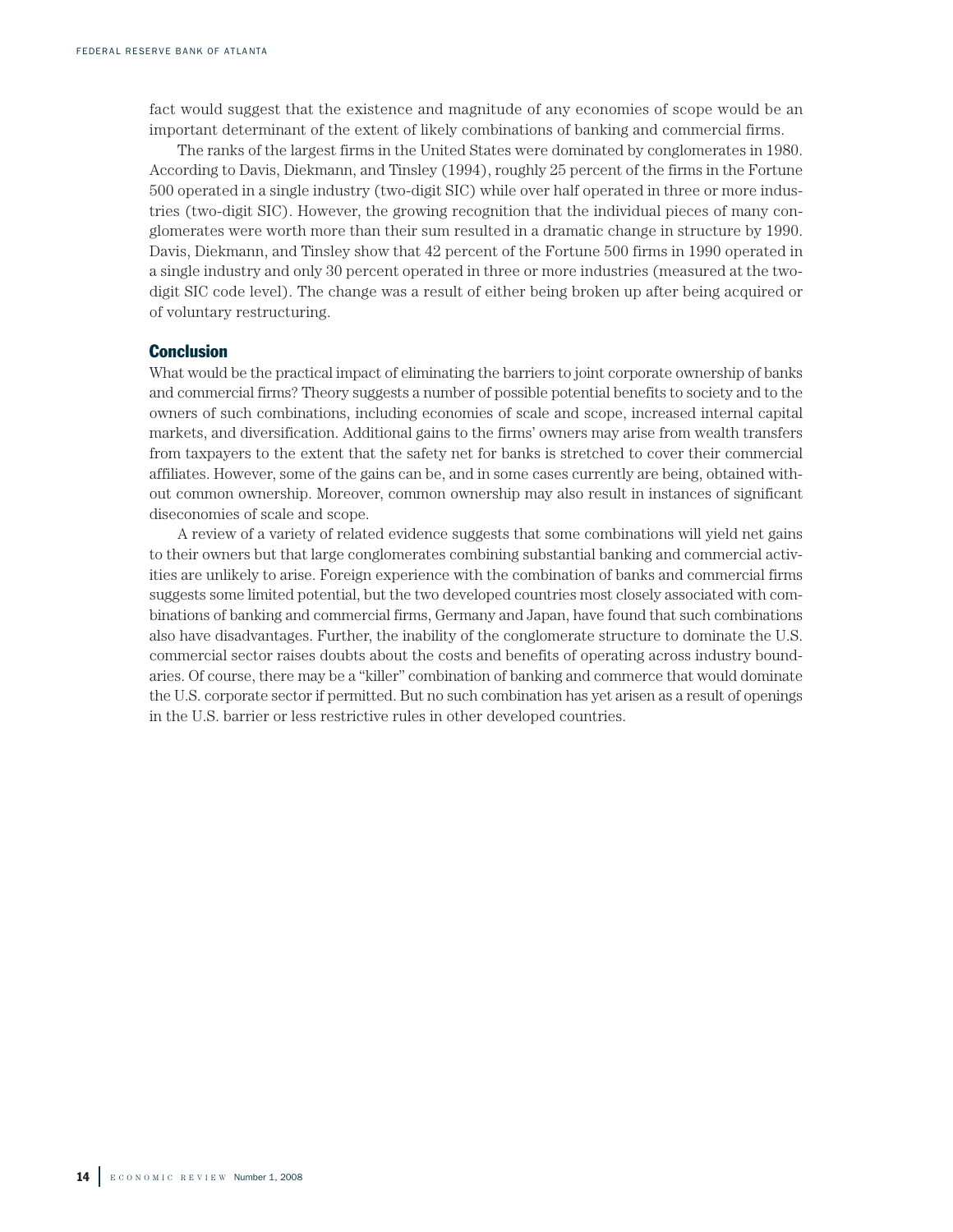#### **References**

Adler, Joe. 2007. FDIC asking for Fed-like ILC authority. *American Banker*, March 23, 1, 3.

———. 2008. Cerberus application may renew ILC tensions; without moratorium, FDIC appears divided along old fault lines. *American Banker*, June 24.

Barth, James R., Gerard Caprio Jr., and Ross Levine. 2000. Banking systems around the globe: Do regulations and ownership affect performance and stability? World Bank Policy Research Paper 2325, April.

Bergman, Hannah. 2005. Wal-Mart applies for ILC: Says it wants to process its own transactions. *American Banker*, July 19.

Berlin, M., K. John, and A. Saunders. 1996. Bank equity stakes in borrowing firms and financial distress. *Review of Financial Studies* 9, no. 3:889–919.

Blair, Christine E. 2004. The future of banking in America: The mixing of banking and commerce: Current policy issues. *FDIC Banking Review* 16, no. 4:97–120.

Boyd*,* John H*.,* Chun Chang, and Bruce D. Smith. 1998. Moral hazard under commercial and universal banking. *Journal of Money, Credit, and Banking* 30, no. 3, part 2:426–68.

Chen, Sheng-Syan. 2006. The economic impact of corporate capital expenditures: Focused firms versus diversified firms. *Journal of Financial and Quantitative Analysis* 41 (June): 341–55.

Craig, Valentine V. 2001. Merchant banking: Past and present. *FDIC Banking Review* 14, no. 1:29–36. <www.fdic.gov/bank/analytical/banking/2001sep/ br2001v14n1art2.pdf>.

Davis, Gerald F., Kristina A. Diekmann, and Catherine H. Tinsley. 1994. The decline and fall of the conglomerate firm in the 1980s: The deinstitutionalization of an organizational form. *American Sociological Review* 59 (August): 547–70.

Emmons, William R., and Frank A. Schmid. 1998. Universal banking, control rights and corporate finance in Germany. Federal Reserve Bank of St. Louis *Review* 80, no. 4:19–42.

Enriques, Luca, and Paolo Volpin. 2007. Corporate governance reforms in continental Europe. *Journal of Economic Perspectives* 21, no. 1:117–40.

Federal Deposit Insurance Corporation (FDIC). 1997. *History of the 80s, volume I: An examination of the banking crises of the 1980s and early 1990s*. <www.fdic.gov/bank/historical/history/vol1.html> (October 8, 2007).

———. 2007. FDIC extends moratorium on industrial loan company (ILC) applications by commercial companies for one year; will move forward on applications from financial companies. Press release, January 31. <www.fdic.gov/news/news/press/2007/pr07007.html> (February 5, 2007).

———. 2008. *Your insured deposits: FDIC's guide to deposit insurance coverage*. <www.fdic.gov/ deposit/deposits/insured/yid.pdf> (May 30, 2008).

Federal Deposit Insurance Corporation Office of Inspector General. 2004. The Division of Supervision and Consumer Protection's Approach for Supervising Limited-Charter Depository Institutions. Report No. 2004-048, September 30. <www.fdicig.gov/reports04/ 04-048-Report.pdf> (September 28, 2007).

Federal Reserve Board of Governors. 1972. One-bank holding companies before the 1970 amendments. *Federal Reserve Bulletin* 58, no. 12:999–1008.

Frame, W. Scott, Aruna Srinivasan, and Lynn Woosley. 2001. The effect of credit scoring on small-business lending. *Journal of Money, Credit, and Banking* 33, no. 3:813–25.

Gomes, João, and Dmitry Livdan. 2004. Optimal diversification: Reconciling theory and evidence. *Journal of Finance* 59, no. 2:507–35.

Haubrich, Joseph G., and João A.C. Santos. 2003. Alternative forms of mixing banking with commerce: Evidence from American history. *Financial Markets, Institutions, and Instruments* 12, no. 2:121–64.

———. 2005. Banking and commerce: A liquidity approach. *Journal of Banking and Finance* 29, no. 2:271–94.

Hudson, Kris, and Rob Wells. 2007. Wal-Mart cancels its bank plan. *Wall Street Journal*, March 17, A3.

Institute of International Bankers. 2005. *Global survey 2005: Regulatory and market developments.* September.

John, Kose, Teresa A. John, and Anthony Saunders. 1994. Universal banking and firm risk-taking. *Journal of Banking and Finance* 18, no. 2:307–23.

Krainer, John. 2000. The separation of banking and commerce. Federal Reserve Bank of San Francisco *Economic Review*, 15–25.

Kroszner, Randall S., and Philip E. Strahan. 2001. Bankers on boards: Monitoring, conflicts of interest, and lender liability. *Journal of Financial Economics* 62, no. 3:415–52.

Lewellen, Wilbur G. 1971. A pure financial rationale for the conglomerate merger. *Journal of Finance* 26, no. 2:521–37.

McAfee, R. Preston, and John McMillan. 1990. Organizational diseconomies of scale. *Journal of Economics & Management Strategy* 4, no. 3:399–426.

Miwa, Yoshiro, and J. Mark Ramseyer. 2002. The fable of the keiretsu. *Journal of Economics & Management Strategy* 11, no. 2:169–224.

Nelson, James M., Jacquelyn Sue Moffitt, and John Affleck-Graves. 2005. The impact of hedging on the market value of equity. *Journal of Corporate Finance* 11, no. 5:851–81.

Park, Sangkyun. 2000. Effects of the affiliation of banking and commerce on the firm's investment and the bank's risk. *Journal of Banking and Finance* 24, no. 10:1629–50*.*